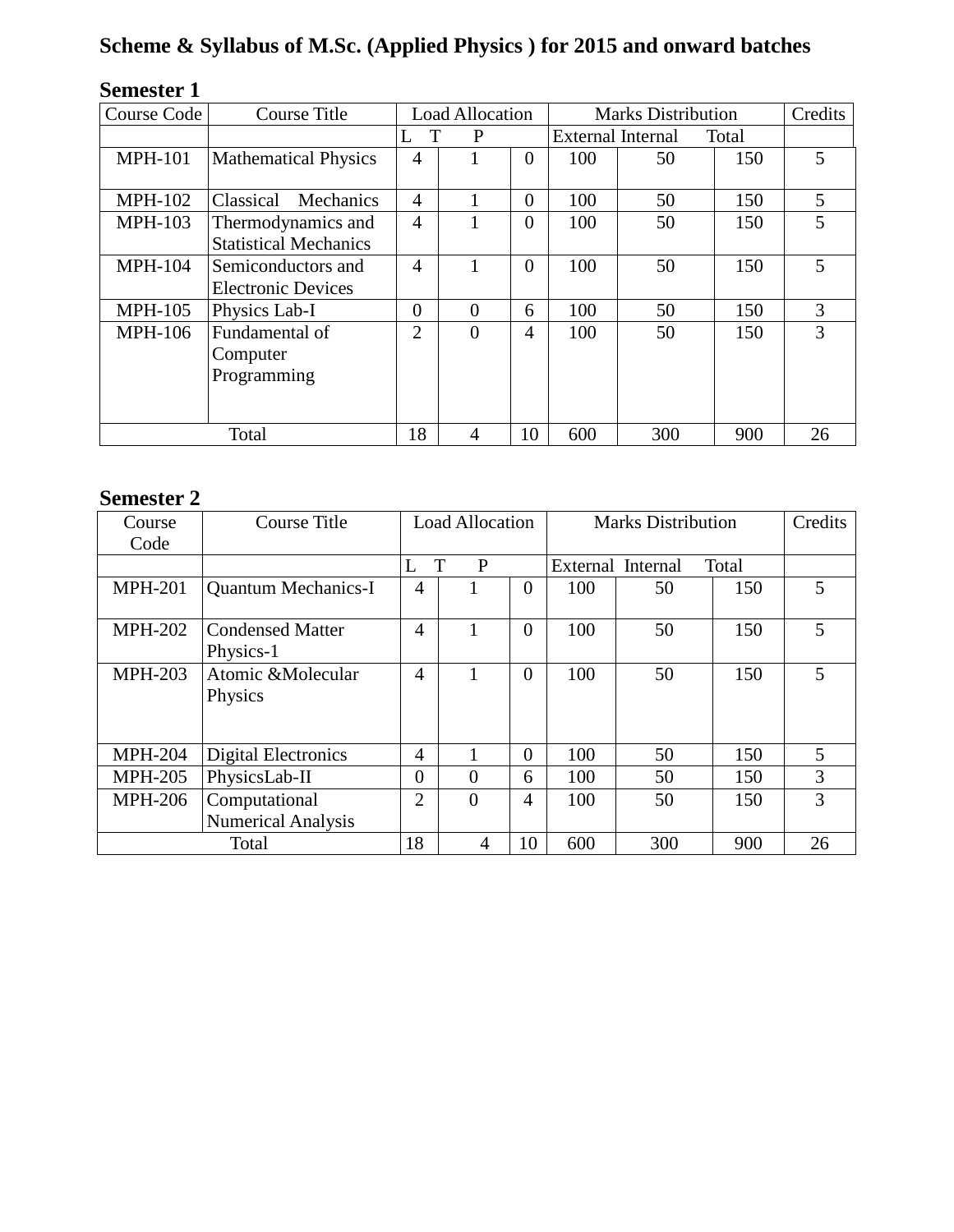## **Scheme & Syllabus of M.Sc. (Applied Physics )**

## **Semester 3**

| Course Code   Course Title |                             | <b>Load Allocation</b> |   | <b>Marks Distribution</b> |     |                   | Credits |    |
|----------------------------|-----------------------------|------------------------|---|---------------------------|-----|-------------------|---------|----|
|                            |                             |                        | P |                           |     | External Internal | Total   |    |
| <b>MPH-301</b>             | <b>Quantum Mechanics-II</b> | 4                      |   | $\overline{0}$            | 100 | 50                | 150     |    |
| <b>MPH-302</b>             | Condensed Matter            | 4                      |   | $\Omega$                  | 100 | 50                | 150     | 5  |
|                            | Physics -II                 |                        |   |                           |     |                   |         |    |
| <b>MPH-303</b>             | <b>Nuclear Physics</b>      | 4                      |   | $\theta$                  | 100 | 50                | 150     | 5  |
|                            |                             |                        |   |                           |     |                   |         |    |
| <b>MPH-304</b>             | <b>Classical</b>            | 4                      |   | $\Omega$                  | 100 | 50                | 150     | 5  |
|                            | Electrodynamics             |                        |   |                           |     |                   |         |    |
| <b>MPH-305</b>             | Physics Lab-III             | $\Omega$               | 0 | 6                         | 100 | 50                | 150     | 3  |
|                            | Total                       | 16                     | 4 | 6                         | 500 | 250               | 750     | 23 |

## **Semester 4**

| Course Code    | Course Title    | <b>Load Allocation</b> |   |          | <b>Marks Distribution</b> | Credits  |       |    |
|----------------|-----------------|------------------------|---|----------|---------------------------|----------|-------|----|
|                |                 |                        |   | P        | External                  | Internal | Total |    |
| <b>MPH-401</b> | Physics of      | $\overline{4}$         |   | 0        | 100                       | 50       | 150   |    |
|                | Nano            |                        |   |          |                           |          |       |    |
|                | Materials       |                        |   |          |                           |          |       |    |
| <b>MPH-402</b> | Synthesis and   | 4                      |   | $\Omega$ | 100                       | 50       | 150   |    |
|                | Characterizatio |                        |   |          |                           |          |       |    |
|                | n of Materials  |                        |   |          |                           |          |       |    |
|                | Dissertation*   |                        | 6 |          | 300                       | 150      | 450   | 20 |
| Total          |                 | 14                     | ി |          | 500                       | 250      | 750   | 30 |

## **NOTES:**

**1.** Three alphabet course code MPH stands for M.Sc. Physics.

**2.** Each lecture is of one hour duration.

**\*It will be an integrated dissertation, involving a maximum of 05 students in each group. The components of the Dissertation are as follows;**

• **Pre-submission Seminar (Internal Evaluation) (Satisfactory / Unsatisfactory)** 

- **Thesis (Internal Evaluation) (150 Marks)**
- **Presentation (External Evaluation) (300 Marks)**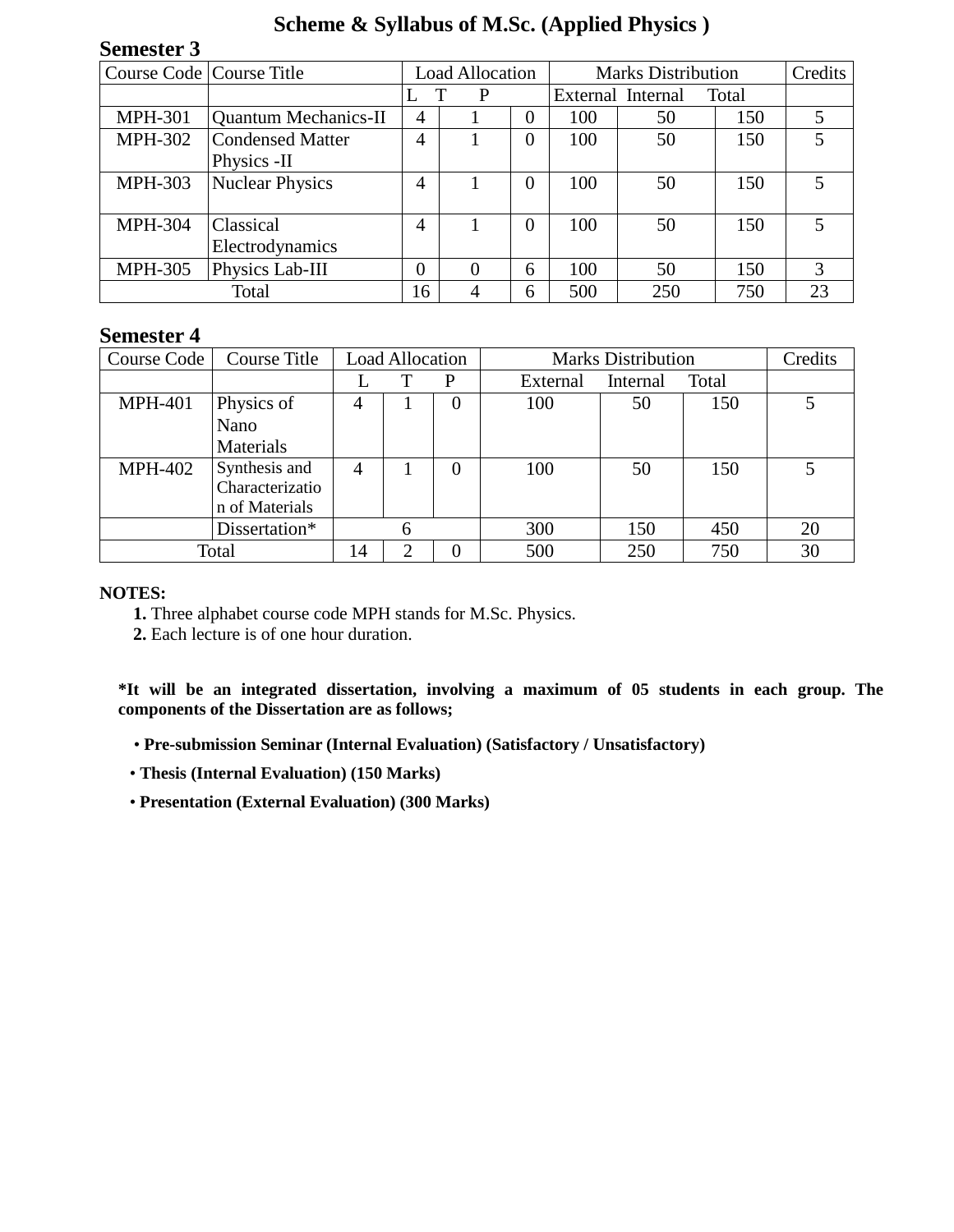## **Paper MPH-101 MATHEMATICAL PHYSICS**

## **M. Marks External Exam: 100 55 Hrs. (4L+1T Hrs./week)**

**1. Elements of complex analysis:** Introduction, Laurent series-poles, residues and evaluation of integrals; Cauchy-Riemann conditions, Cauchy's Integral formula, Laurent expansion, singularities, calculus of residues, evaluation of definite integrals.Elementary ideas about tensors, Dispersion relation. **10 lectures**

**2. Fourier Analysis, Laplace Analysis & Inverse Laplace Analysis:** Fourier series of periodic functions, even and odd functions, half range expansions and Fourier series of different wave forms, complex form of Fourier series and practical harmonic analysis. Fourier transforms of various standard functions. Laplace transforms of various standard functions, properties of Laplace transforms and inverse Laplace transforms and Inverse Laplace Analysis.

## **15 lectures**

**3. Differential Equations:** Linear differential equations with constant coefficients, Cauchy's homogeneous linear equation, Partial differential equations of theoretical physics, separation of variables, singular points, series solutions, second solution.

**8 lectures**

**4. Special Functions:** Dirac delta function, Gamma function, Beta function. Besselfunctions of first and second kind, Generating function, integral representation and

recurrence relations for Bessel's functions of first kind, orthogonality. Legendre functions: generating function, recurrence relations and special properties, orthogonality, Associated Legendre functions: recurrence relations, parity and orthogonality, Hermite functions, Laguerre functions.

## **14 lectures**

**5. Group Theory:** Definition of a group, Multiplication table, Conjugate elements and classes of groups, directs product, Isomorphism, homeomorphism, permutation group, Definitions of the three dimensional rotation group and SU(2), O(3);. **7 lectures**

### **Instructions for paper setters and candidates:**

I. Examiner will set total of NINE questions comprising ONE compulsory question of short answer type covering whole syllabi.

II. The students are required to attempt FIVE questions in all including the Compulsory question.

III. All questions carry equal marks.

### **Suggested Books**

1. Mathematical Methods for Physicists: G. Arfken and H.J. Weber (Academic Press, San Diego).

2. Mathematical Physics: P.K. Chattopadhyay (Wiley Eastern, New Delhi).

3. Mathematical Physics : A.K. Ghatak, I.C. Goyal and S.J. Chua (MacMillan,India, Delhi).

4. Mathematical Methods in the Physical Sciences – M.L. Boas (Wiley, New York).

5. Special Functions : E.D. Rainville ( MacMillan, New York).

6. Mathematical Methods for Physics and Engineering : K.F.Riley, M.P.Hobson and

S.J. Bence (Cambridge University Press, Cambridge).

7. Advanced Mathematical Physics by Erwin Kreyszig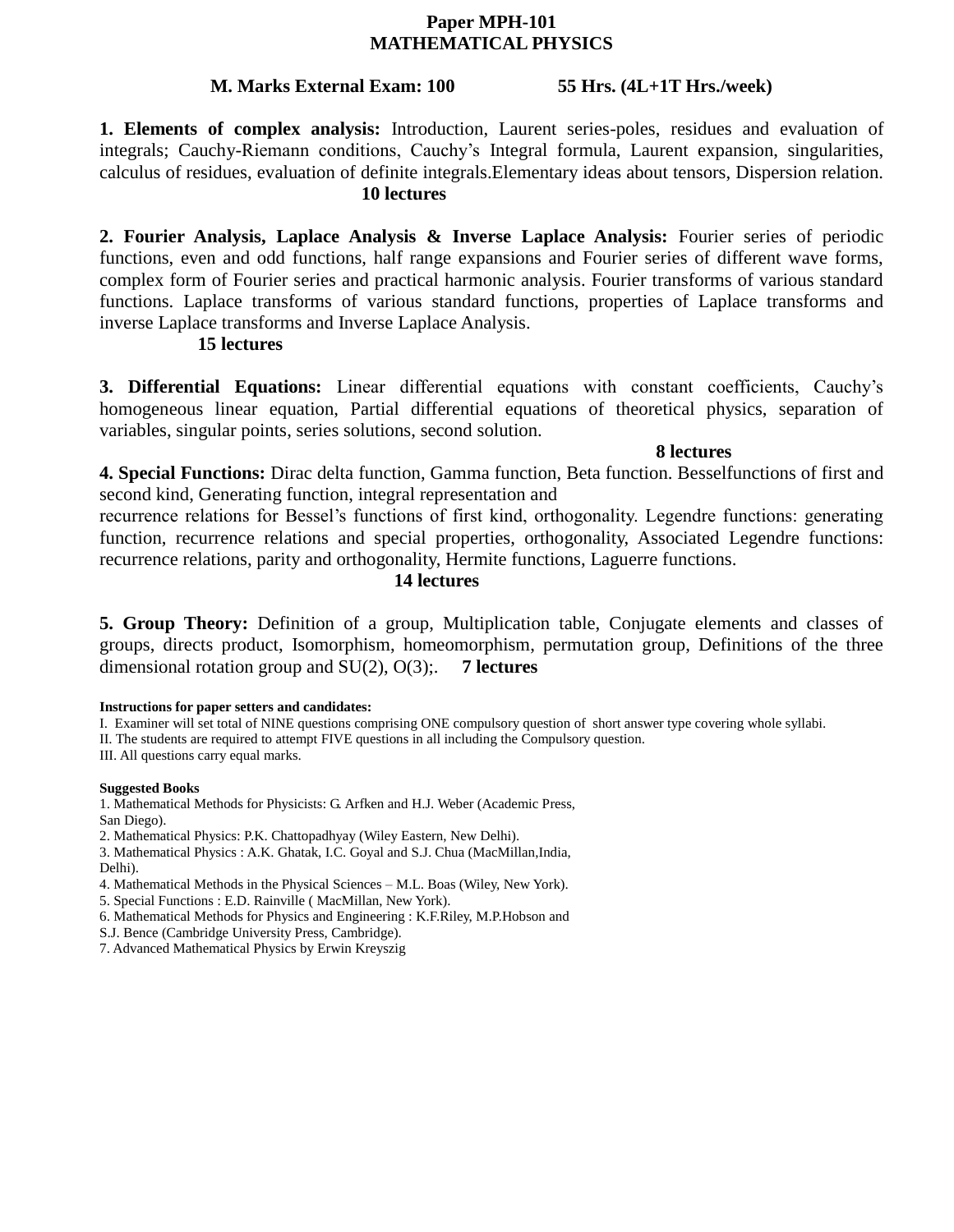# **Paper MPH-102 CLASSICAL MECHANICS**

### **M. Marks External Exam: 100 55 Hrs. (4L+1T Hrs./week)**

1.**Lagrangian Formulation:** Mechanics of a system of particles; constraints of motion, generalized coordinates, D'Alembert's Principle and Lagrange's velocity- dependent forces and the dissipation function, Applications of Lagrangian formulation. **10 lectures** 

**2. Hamilton's Principles:** Calculus of variations, Hamilton's principle, Lagrange's equation from Hamilton's principle, extension to non-holonomic systems, advantages of variational principle formulation, symmetry properties of space and time and conservation theorems.

## **10 lectures**

**3. Rigid Body Motion:** Independent co-ordinates of rigid body, orthogonal transformations, Eulerian Angles and Euler's theorem, infinitesimal rotation, Rate of change of a vector, Coriolis force, angular momentum and kinetic energy of a rigid body, the inertia tensor, principal axis transformation, Euler equations of motion, Torque free motion of rigid body, motion of a symmetrical top.

## **12 lectures**

**4.Small Oscillations:** Eigen value equation, Free vibrations, Normal Coordinates,Vibrations of a tritomic molecule. **5 lectures** 

**5. Hamilton's Equations:** Legendre Transformation, Hamilton's equations of motion, Cyclic-coordinates, Hamilton's equations from variation principle, Principle of least action.

## **8 lectures**

**6. Canonical Transformation and Hamilton-Jacobi Theory:** Canonical transformation and its examples, Poisson's brackets, Equations of motion, Angular momentum, Poisson's Bracket relations, infinitesimal canonical transformation, Conservation Theorems. Hamilton-Jacobi equations for principal and characteristic functions, Action-angle variables for systems with one-degree of freedom.

## **10 lectures**

### **Instructions for paper setters and candidates:**

I. Examiner will set total of NINE questions comprising ONE compulsory question of short answer type covering whole syllabi. II. The students are required to attempt FIVE questions in all including the Compulsory question. III. All questions carry equal marks.

### **Suggested Books**

1. Classical Mechanics: H. Goldstein, C.Poole and J.Safko (Pearson Education Asia, New Delhi).

2. Classical Mechanics of Particles and Rigid Bodies: K.C. Gupta (Wiley Eastern, New Delhi).

3. Analytical Mechanics : L.N. Hand and J.D. Finch (Cambridge University Press, Cambridge)

4. Mechanics: L.D. Landau and E.M. Lifshitz (Pergamon, Oxford).

5. Classical Mechanics: N.C. Rana and P.J. Joag (Tata McGraw Hill, New Delhi).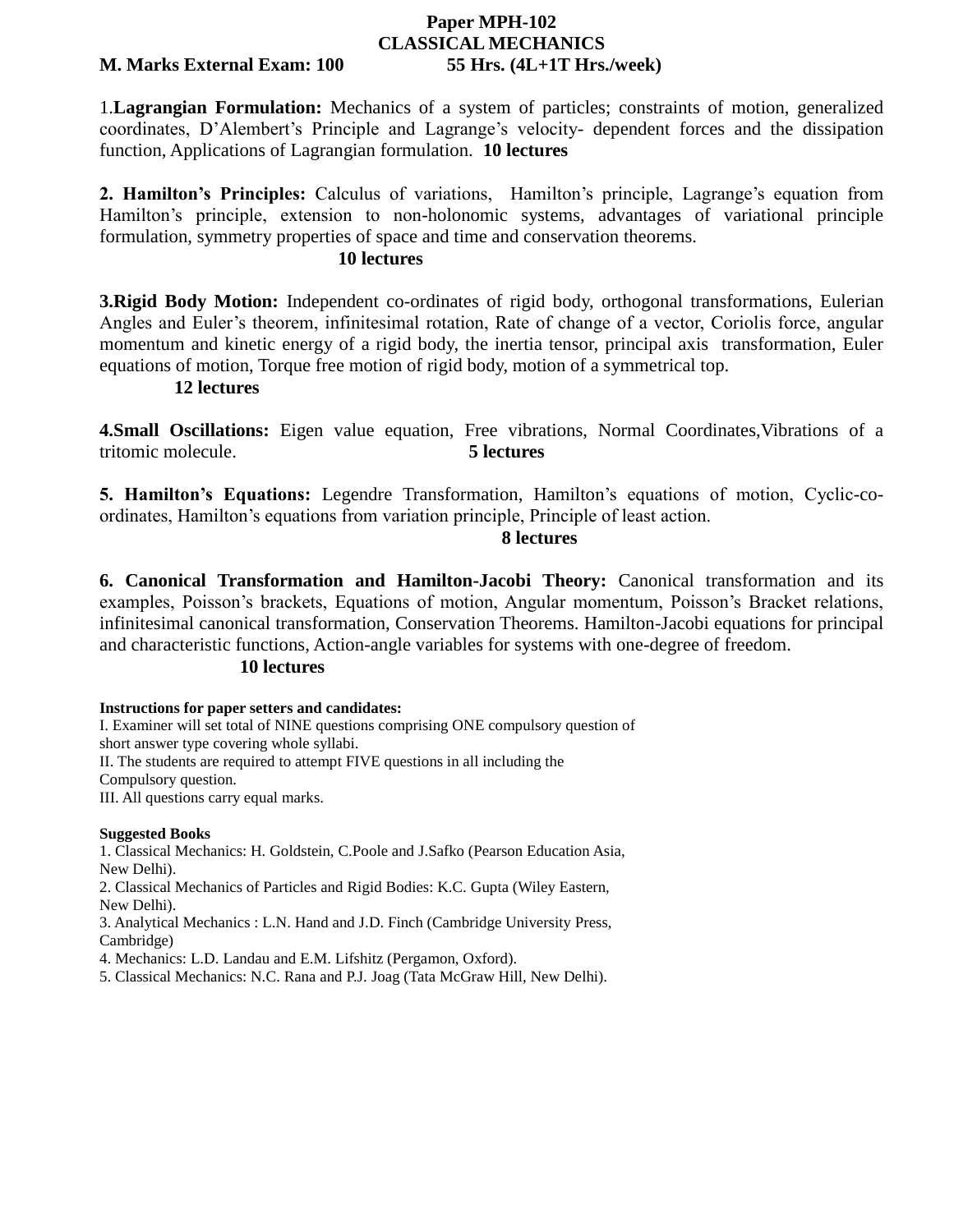## **Paper MPH-103 THERMODYNAMICS & STATISTICAL PHYSICS M. Marks External Exam: 100 55 Hrs. (4L+1T Hrs./week)**

**1. Basics of Thermodynamics:** Laws of thermodynamics and their consequences; Thermodynamic potentials, Maxwell relations; Chemical potentials, Phase equilibria.

## **8 lectures**

**2. The Statistical Basis of Thermodynamics:** The macroscopic and microscopic states, contact between statistics and thermodynamics, classical ideal gas, Gibbs paradox and its solution.

## **10 lectures**

**3. Ensemble Theory:** Phase space and Liouville's theorem, the microcanonical ensemble theory and its application to ideal gas of monatomic particles; The canonical ensemble and its thermodynamics, partition function, classical ideal gas in canonical ensemble theory, energy fluctuations, equipartition and virial theorems, a system of quantum harmonic oscillators as canonical ensemble, statistics of paramagnetism; The grand canonical ensemble and significance of statistical quantities, classical ideal gas in grand canonical ensemble theory, density and energy fluctuations. **15 lectures**

**4. Quantum Statistics of Ideal Systems:** Quantum states and phase space, an ideal gas in quantum mechanical ensembles, statistics of occupation numbers; Ideal Bose systems: basic concepts and thermodynamic behavior of an ideal Bose gas, Bose-Einstein condensation, discussion of gas of photons (the radiation fields) and phonons (the Debye field); Ideal Fermi systems: thermodynamic behaviour of an ideal Fermi gas, discussion of heat capacity of a free-electron gas at low temperatures, Pauli paramagnetism.

## **15 lectures**

**5. Fluctuations:** Thermodynamic fluctuations, random walk and Brownian motion, introduction to nonequilibrium processes, diffusion equation. **7 lectures**

Instructions for paper setters and candidates:

I. Examiner will set total of NINE questions comprising ONE compulsory question of

short answer type covering whole syllabi.

II. The students are required to attempt FIVE questions in all including the

Compulsory question.

III. All questions carry equal marks.

Books:

1. Statistical Mechanics (2nd edition): R.K. Pathria (Butterworth-Heinemann, Oxford).

2. Statistical Mechanics: K. Huang (Wiley Eastern, New Delhi).

3. Statistical Mechanics: B.K. Agarwal and M. Eisner (Wiley Eastern, New Delhi).

4. Elementary Statistical Physics: C. Kittel (Wiley, New York).

5. Statistical Mechanics: S.K. Sinha (Tata McGraw Hill, New Delhi)

6. Statistical Physics by E S Rajagopal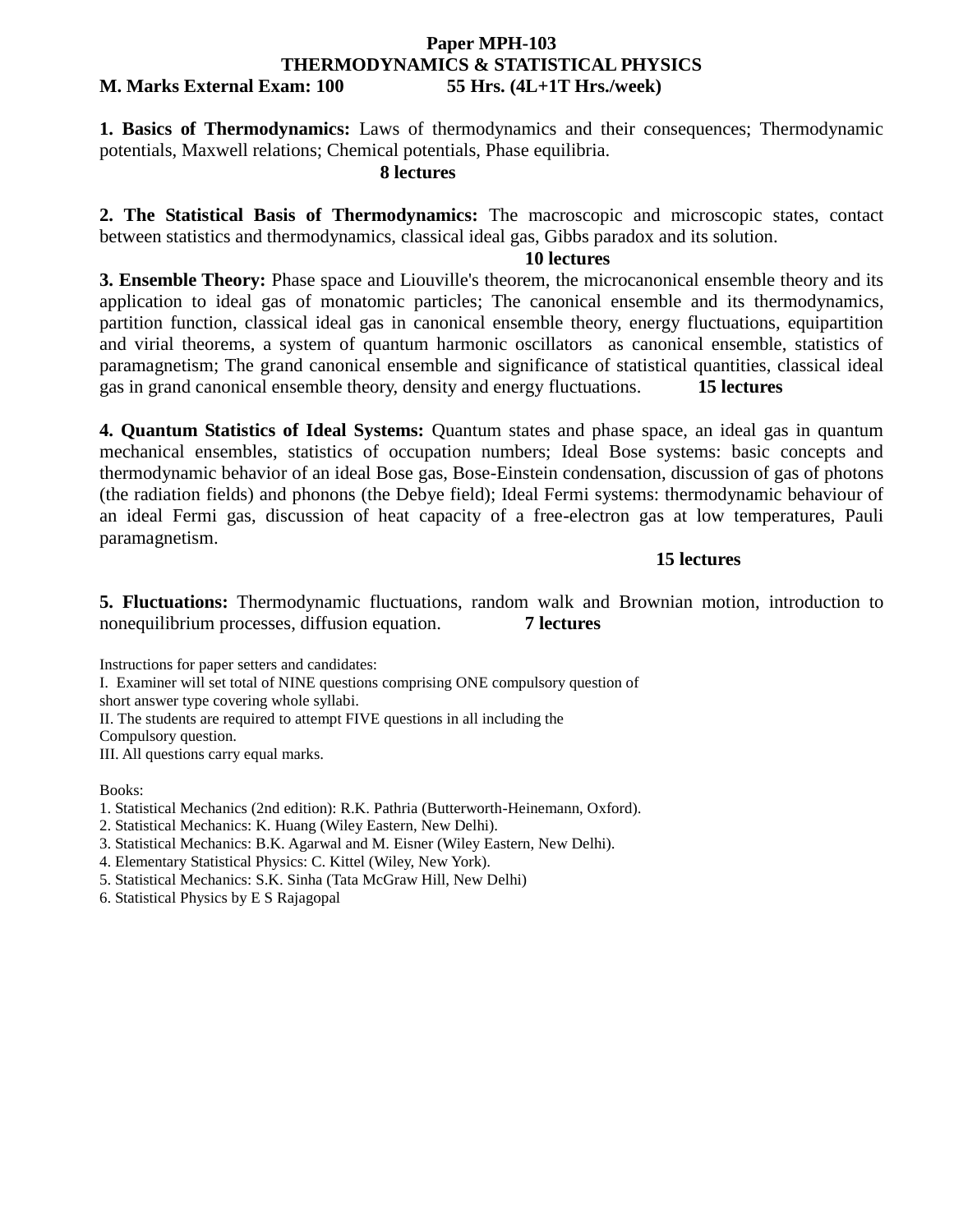## P**aper MPH-104 SEMICONDUCTORS AND ELECTRONIC DEVICES Max. Marks External Exam: 100 55 Hrs. (4L+1T Hrs./week)**

## **1. Semiconductors and Junction diodes**

Introduction to semiconductors, Drift and diffusion of carriers, Fermi level, Direct and indirect semiconductors, Photoconductors, Capacitance of p-n junctions, Varactors, Tunnel diode, Light emitting diodes, Metal-semiconductor junctions; Ohmic and rectifying contacts, FET as switch and amplifier, MOSFET, Enhancement and depletion mode. Introduction to CMOS, CMOS Capabilities and Limitations and CMOS Transistors as logic gates (*viz*. NOT, NAND and NOR etc.)

## **14 lectures**

## **2**. **Circuit Analysis Theorems**

Sources of electrical power, Voltage and Current sources, equivalence between voltage and current source, Thevenin and Norton theorems, maximum power transfer theorem (statement and proof), Delta star (Y) transformations. **12 lectures**

**3. Operational Amplifier:** Operational amplifier, open loop op-amp, differential amplifier, inverting amplifier, non- inverting amplifier, voltage follower, difference and common mode gain, common mode rejection ratio. Input bias current, input offset current, input offset voltage, frequency response, slew rate, concept of feedback, Stability of operational amplifier.

Operational Amplifier as: Summing, integrator and differential, Logarithmic and anti-logarithmic amplifiers, Current-to-voltage and Voltage-to-current converter, Comparators; Schmitt trigger and square wave generator. Sinusoidal Oscillators: Phase Shift, Wein bridge.

## **4. Switching circuits and Power electronics**

## **17 lectures**

Construction and Working of Silicon controlled rectifier (SCR) Diac, Triac, Unijunction Transistor (UJT) and their applications, Transistor multivibrators: astable, monostable and bistable multivibrators.

## **12 lectures**

## **Instructions for paper setters and candidates:**

I. Examiner will set total of NINE questions comprising ONE compulsory question of short answer type covering

whole syllabi.

II. The students are required to attempt FIVE questions in all including the Compulsory question.

III. All questions carry equal marks.

Books

- 1. Semiconductor Devices Physics and Technology by S.M. Sze(Wiley)
- 2. Linear and Non-linear Circuits by Chua, Desoer and Kuh(Tata McGraw)
- 3. Integrated Electronics by Millman and Halkias(Tata McGraw Hill)
- 4. Electronic devices and Circuit theory by Boylestad and Nashelsky(Preutice Hall).
- 5. OPAMPS and Linear Integrateed circuits by Ramakant A Gayakwad (Prentice Hall).
- 6. Electronic Principles by A.P. Malvino(Tata McGraw, New Delhi).
- 7. Electronic Communication Systems : Kennedy and Davis (Tata McGraw Hill).
- 8. Semiconductor Physics by Maan Singh.
- 9. Semiconductor Physics by Choudhary
- 10. Principles of Electronics: V.K. Mehta and Shalu Mehta, S. Chand & Co. Ltd. New Delhi.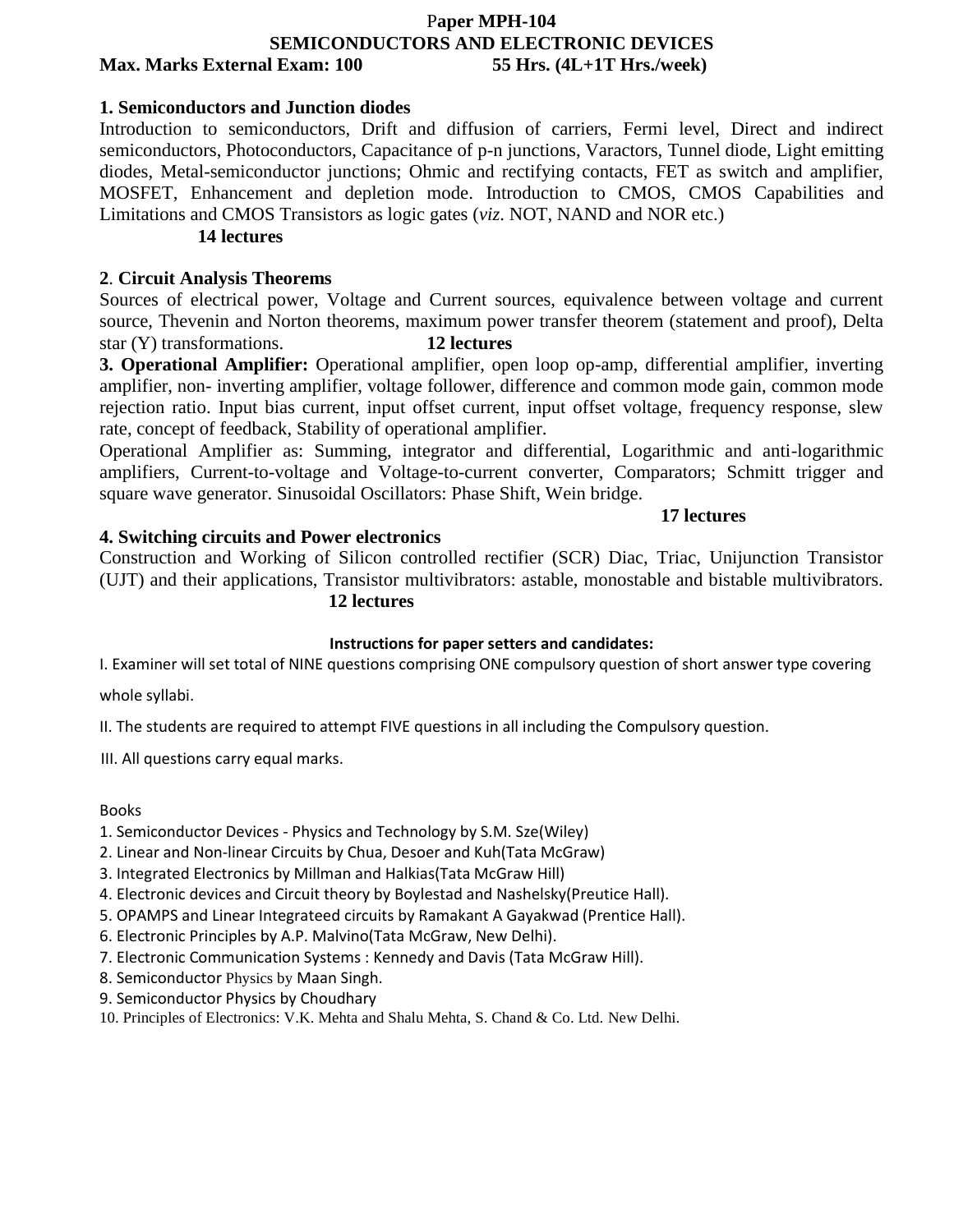## **PHYSICS LAB - I**

## **Course Code : MPH-105 Max. Marks: 100**

**Objectives**: The aim and objective of the courses on Physics Laboratory I is to expose the students of M.Sc. to the experimental techniques in general Physics, analog electronics, and semiconductor devices so that they can co-relate the theoretical concepts with the experimental ones and develop confidence to handle sophisticated equipments wherever necessary.

**Note : Students are expected to perform at least 10 experiments in one semester.**

1. To trace I-V characteristic curves of diodes and transistors on a CRO, and learn their uses in electronic circuits.

2. Study of Zener regulator as voltage regulator.

3. To plot the input and output characteristics of CE configuration.

4. To Study the D C characteristics and applications of DIAC.

5. To study the D C characteristics and applications of SCR.

6. To study the D C characteristics and applications of TRIAC.

7. Investigation of the D C characteristics and applications of UJT.

8. Investigation of the D C characteristics of MOSFET.

9. Study of bi-stable, mono-stable and astable, multivibrators.

10. Study of Op-Amps and their applications such as an amplifier (inverting, non-inverting), scalar, summer, differentiator and integrator.

11. To determine the energy gap and resistivity of the semiconductor using four probe method.

12. To study temperature dependence of conductivity of a given semiconductor crystal using four-probe method and Vander Paw method.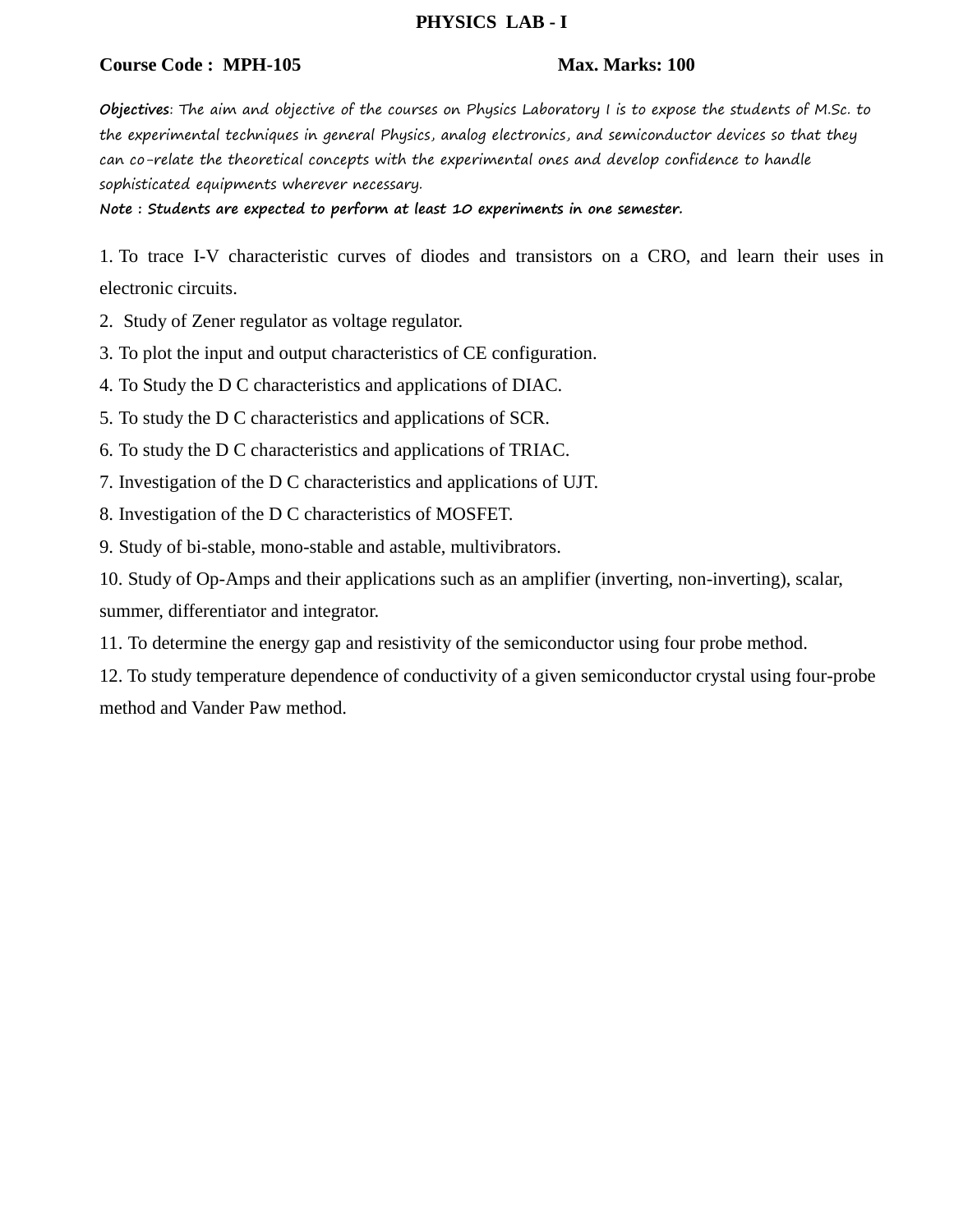## **Paper MPH-106 FUNDAMENTALS OF COMPUTER PROGRAMMING**

## **M. Marks External Exam: 100 33 Hrs. (1L+2P Hrs./week)**

**1. Introduction to Computers:** Chronological developments in computers, Computer systems, Hardware and Software; CPU, Primary memory, Secondary storage devices, Input devices, Output devices, Significance of software in computer system, Categories of software – system software, Application software, Compiler, Interpreter, Utility program, Binary arithmetic for integer and fractional numbers, Operating system and its significance.

## **15 lectures**

**2. C/C++ Programming**: Introduction to algorithm, Flow charts, Problem solvingmethods, Need of programming languages. C character set, Identifiers and keywords, Data types, Declarations, Statement and symbolic constants, Input-output statements, Preprocessor commands, Operators, expressions and library functions, Control statements: Conditional, Unconditional, Bi-directional, Multi-directional and loop control structures, Functions, Arrays, Strings, Introduction to Pointers, Structure and union, Files. **18 lectures**

## **Recommended Books:**

- 1. Norton Peter, Introduction to Computers, Tata McGraw Hill (2005).
- 2. Kerninghan B.W. and Ritchie D.M., The C programming language, PHI (1989)
- 3. Kanetkar Yashawant, Let us C, BPB (2007).
- 4. Rajaraman V., Fundamentals of Computers, PHI (2004).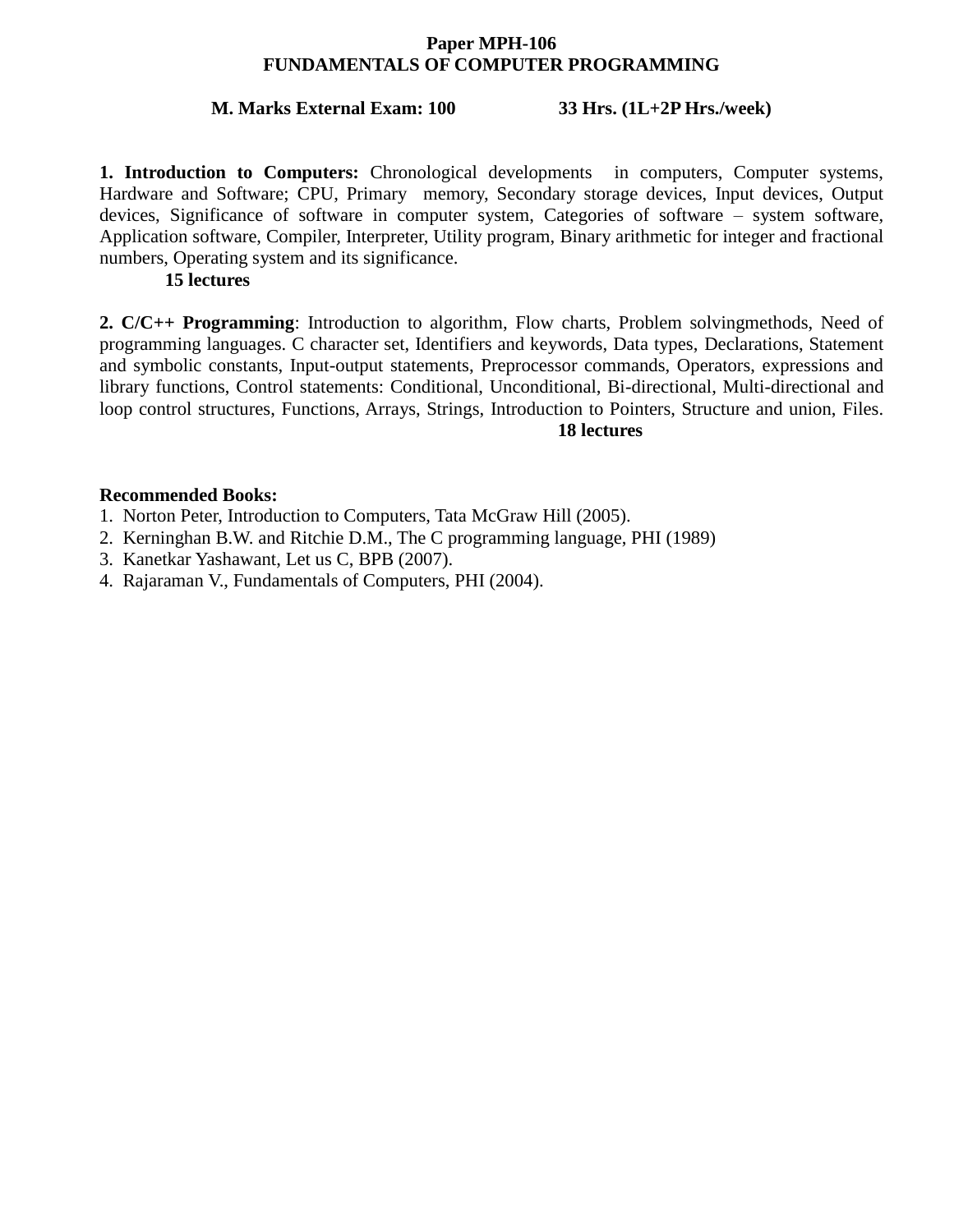## **Paper MPH-201 QUANTUM MECHANICS -I**

## **Marks External Exam: 100 55 Hrs. (4L+1T Hrs./week)**

## **Introduction to Wave Mechanics and Quantum Behaviour**

Wave equation and its general solution, Quantisation in wave mechanics and bound waves, the two-slit diffraction experiment, Particle/wave duality, The classical/quantum description of the state of a particle, the wave function and its interpretation, The cordinate and momentum representation of the quantum state, Fourier series and Fourier Transform, The wave equation in momentum space, The uncertainty principle. **13 lectures**

## **General Formalism of Quantum Theory**

The principle of superposition, Formation of wave-packet, Fourier analysis of wave-packet and its group velocity, Gaussian wave packet, probability current density, equation of continuity, Basic postulates of Quantum Mechanics, Probabilities in momentum and coordinate space, operator representation of dynamical variables, Hermitian operators and properties of eigenvalues and eigenfunctions of hermitian operators, expectation values and indeterminacies, Ehrenfest's theorem, Eigen value equation, Eigen value and eigen function,Ket Bra notation and Dirac delta function.

## **14 lectures**

## **Schrödinger equation and its applications**

Hamiltonian operator andenergy eigenvalue equation, Time independent and time dependent schrodinger equation, particle in one dimensional box, the one dimensional simple harmonic oscillator, the hydrogen atom.

## **8 lectures**

## **Angular Momentum in Quantum Mechanics**

Compatible and incompatible variables, commuting observables and simultaneous measurements, The angular momentum operators, commutation relations of angular momentum operators, Orbital angular momentum eigenfunctions and eigenvalues, the parity operator, The ladder operator method for the angular momentum spectrum, Electron spin, Pauli's spin matrices and their properties, Addition of two angular Momentna. **10 lectures**

## 5**. Matrix Formulation**

Alternative to Schrödinger's wave mechanics, the representation of the state of a particle in a discrete basis, the matrix representation for dynamical variables, eigenvalue equations in the matrix formulation, a spin half particle in a magnetic field.

## **10 lectures**

## **Instructions for paper setters and candidates**:

 I. Examiner will set total of NINE questions comprising ONE compulsory question of short answer type covering whole syllabi.

II. The students are required to attempt FIVE questions in all including the Compulsory question.

• All questions carry equal marks.

## **Suggested Books**

- 1 E. Merzbacher, Quantum Mechanics
- 2 R.P. Feynman, Feynman Lectures on Physics
- 3 Sara M. McMurry, Quantum Mechanics
- 4 L.I. Schiff, QuantumMechanics
- 5 J J. Sakurai,Modern Quantum Mechanics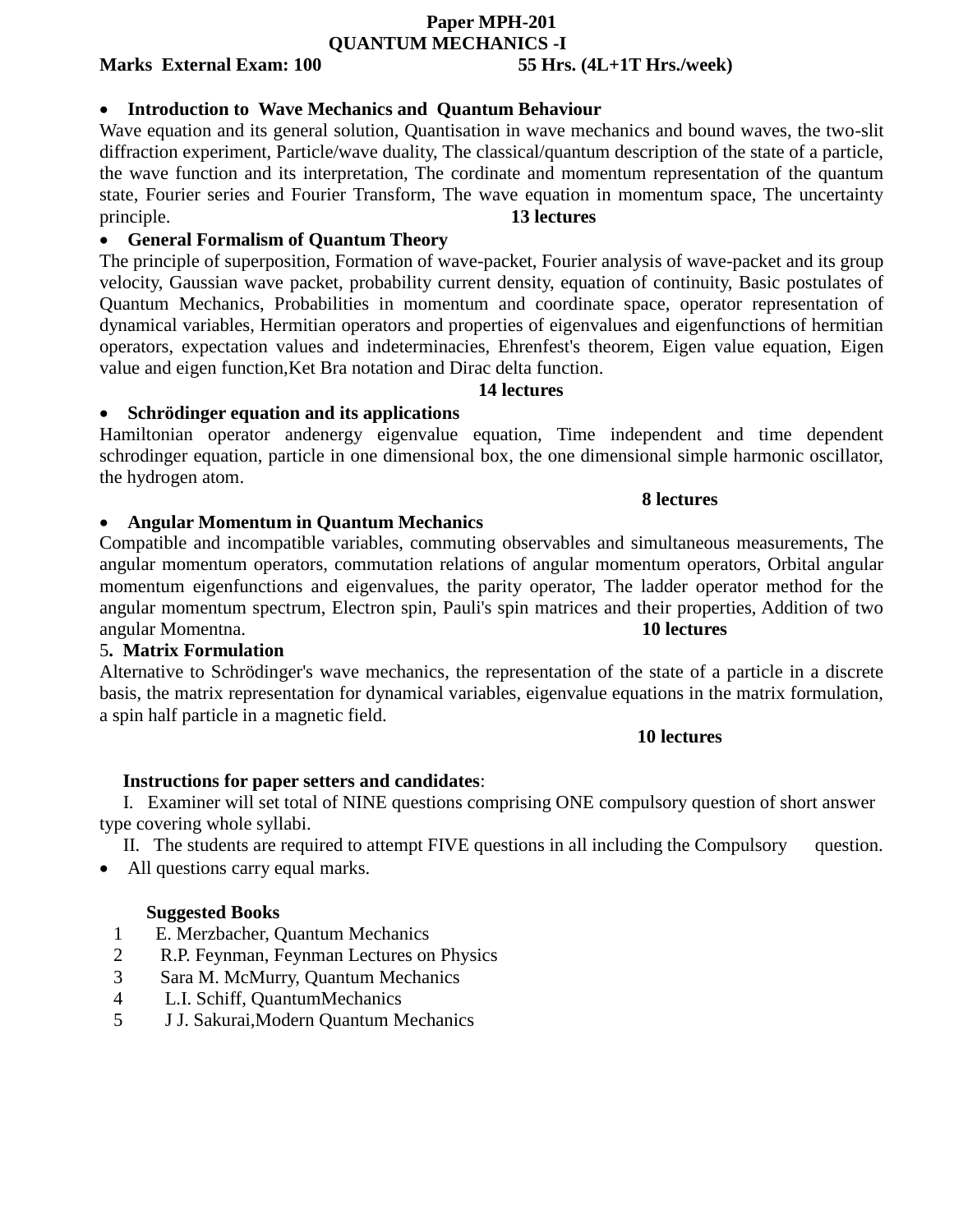## **MPH-202**

## **Condensed Matter Physics-1**

# **Max. Marks External Exam: 100 55 Hrs. (4L+1T Hrs. /week)**

## **1. Crystal Structure**

Crystals, Bravais lattice, symmetry operations and classification of Bravais lattices, Common crystal structures, Determination of crystal structure: X-ray diffraction, Bragg's law, qualitative idea of electron and neutron diffraction. Elastic strain and stress component. Elastic compliance and stiffness constants. Elastic constants of cubic crystals. Elastic waves in cubic crystals. **12 lectures**

## **2. Thermal properties of Crystal lattices**

Specific heat, lattices heat capacity, classical, Einstein and Debye theories of specific heat, Born's modification of the Debye theory, Thermal expansion. **12 lectures**

## **3. Free Electron Theory of metals**

Free electron gas model, Electrical conductivity of metals, Drift velocity and relaxation time, the Boltzmann transport equation. Drude and Lorentz theory, The Sommerfeld theory of conductivity, thermal conductivity, Widemann-Franz law, Hall effect. **12** 

## **lectures**

## **4. Magnetism**

Classification of magnetic materials, the origin of permanent magnetic dipoles, diamagnetic susceptibility, classical theory of Para magnetism, Quantum theory of Para magnetism, Quenching of orbital angular momentum, cooling by adiabatic demagnetization. Paramagnetic susceptibility of conduction electrons, Ferromagnetism, the Weiss molecular field, the interaction of the Weiss field, Ferromagnetic domains, Antiferro, Ferrimagnetism: The two sub lattice model, exchange interaction, Neel's theory of ferrimagnetisms

Superconductivity: Critical field, Meissner effect, Types of superconductors, specific heat, London equations, penetration depth, BCS Theory, Tunneling phenomena, Josephson effect, Introduction to high temperature superconductors. **19 lectures**

## **Instructions for paper setters and candidates:**

- *I. Examiner will set total of NINE questions comprising ONE compulsory question of short answer type covering whole syllabi.*
- *II. The students are required to attempt FIVE questions in all including the Compulsory question.*
- *III. All questions carry equal marks.*

## **Recommended Books:**

- *1. C. Kittel, Introduction to Solid State Physics.*
- *2. N.W. Ashcroft and N.D. Mermin, Solid State Physics.*
- *3. J.M. Ziman, Principles of the Theory of Solids.*
- *4. A.J. Dekker, Solid State Physics.*
- *5. G. Burns, Solid State Physics.*
- *6. M.P. Marder, Condensed Matter Physics.*
- *7. B. D. Cullity, Elements of X-Ray Diffraction*
- *8. L V Azaroff, Introduction to Solids R*
- *9. R. L Sighal, Solid State Physics*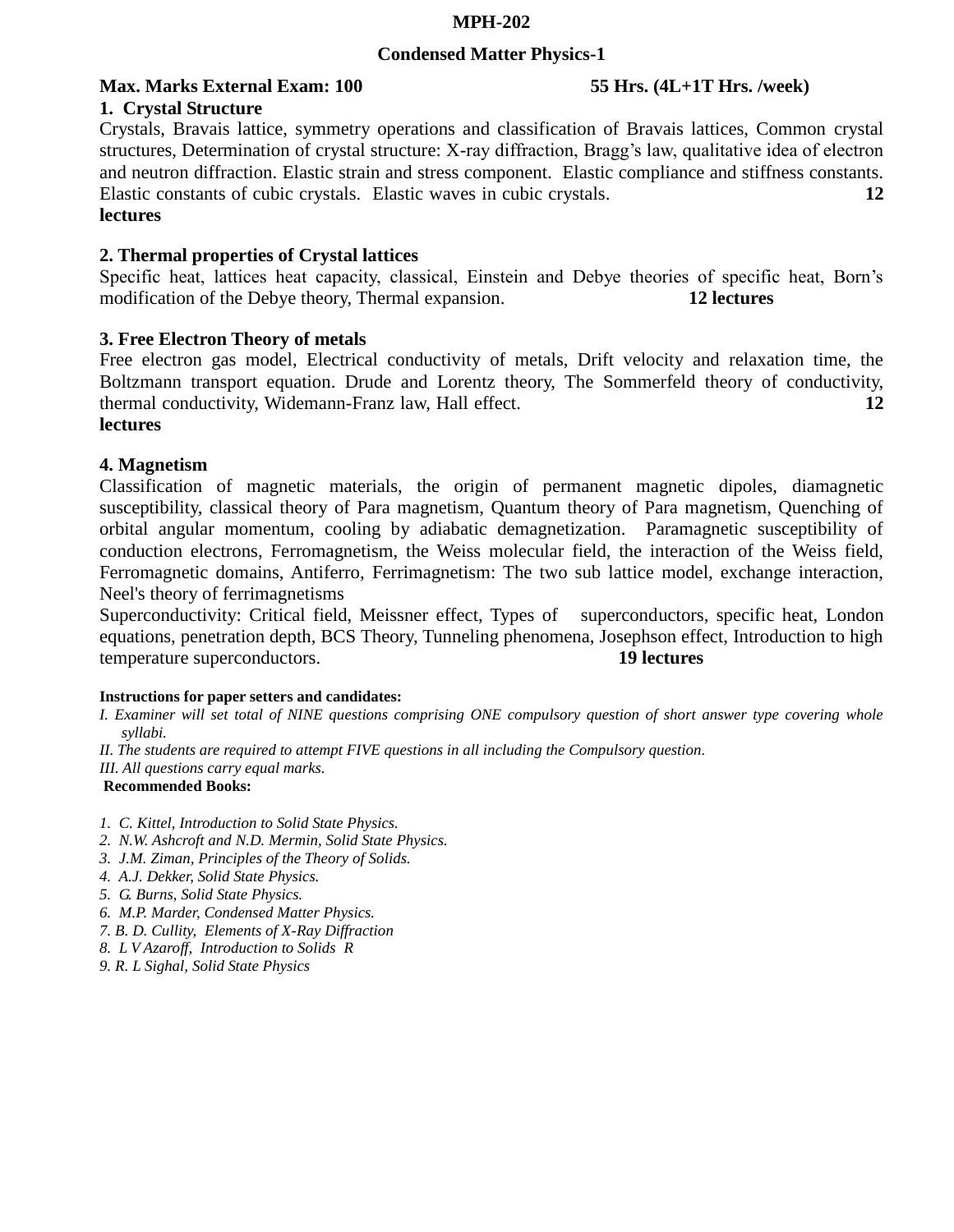## **MPH-203 ATOMIC & MOLECULAR PHYSICS M. Marks External Exam: 100 55 Hrs. (4L+1T Hrs./week)**

**1. One Electron Atom:** Vector model of a one electron atom, Quantum states of an electron in an atom, Hydrogen atom spectrum, Spin-orbit coupling, Relativistic correction, Hydrogen fine structure, Spectroscopic terms, Hyperfine structure. **10 lectures**

**2. Two valance Electron Atom:** Vector model for two valance electrons atom, LS coupling, Pauli exclusion principle,Interaction energy for LS coupling, Lande interval rule, jj coupling, interaction energy for jj coupling. **10 lectures**

**3. Atom in Magnetic Field:** Zeeman effect, Magnetic moment of a bound electron, Magnetic interaction energy in weak field. Paschen-Back effect, Magnetic interaction energy in strong field. **10 lectures**

**4. Atom in Electric Field:** Stark effect, First order Stark effect in hydrogen. **5 lectures**

**5. Molecular Spectroscopy:** Rotational and vibrational spectra of diatomic molecule, Raman Spectra, Electronic spectra, Born-Oppenheimer approximation, Vibrational coarse structure, Franck-Condon principle, Rotational fine structure of electronic-vibration transitions.

**12 lectures**

**6. Spin Resonance Spectroscopy:** Electron spin resonance and nuclear magnetic resonance spectroscopy. **8 lectures** 

## **Instructions for paper setters and candidates:**

I. Examiner will set total of NINE questions comprising ONE compulsory question of

short answer type covering whole syllabi.

II. The students are required to attempt FIVE questions in all including the Compulsory question.

III. All questions carry equal marks.

## **Recommended Books:**

1. White H. E., Introduction to Atomic Spectra, McGraw Hill (1934). 2. Banwell C. N. and McCash E. M., Fundamentals of molecular spectroscopy , Tata McGraw Hill (1994).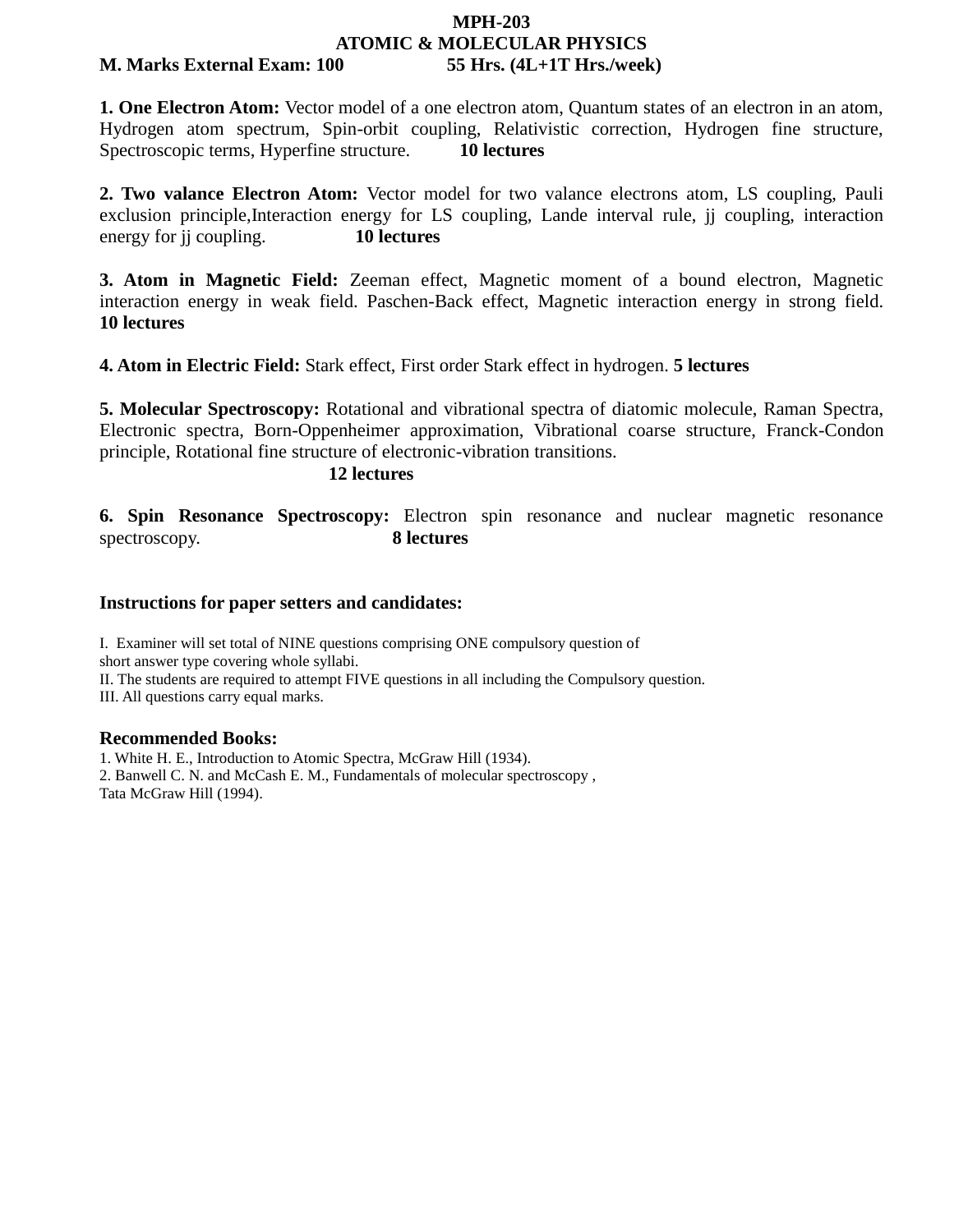## **MPH - 204 Digital Electronics**

## **M. Marks External Exam: 100 55 Hrs. (4L+1T Hrs./week)**

**Unit I Number System and Binary Code:** Binary, Octal and Hexadecimal Number System (Conversion, Addition & Subtractions). Signed and unsigned numbers, Binary Subtractions using 1's and 2's compliment, ASCII code, Excess 3 code, Grey code, BCD code and BCD additions. Parity, Error Detection codes, Hammings Error correction code. **8 lectures Unit II Minimization of logic function:** OR, AND,NOT,NOR,NAND,EX-OR, EX-NOR, Basic theorem of Boolean Algebra, Sum of Products and Product of Sums, canonical form, Minimization using K-map. **8 lectures Unit III Logic Families:** RTL, DCTL, DTL, TTL, ECL, CMOS and its various types, Comparison of logic families. **8 lectures Unit IV Combinational Circuits:** Combinational circuit design, Encoders, decoders, Adders, Sub tractors and Code converters. Parity checker, seven segment display, Magnitude comparators. Multiplexers, De-multiplexer, Implementation of Combinational circuit using MUX. **8 lectures Unit V Sequential Circuits:** Introduction, flip flops, Clocked flip flops, SR, JK, D, T and edge triggered flip- flops. Excitation tables of Flip flops. Shift Registers, Type of Shift Registers, Counter, Counter types, counter design with state equation and state diagrams. **10 lectures Unit VI Basic Cocepts of Integrated Circuits :** IC technology, fabrication of monolithic IC's epitaxial growth, diffusion of impurities, masking and etching, active and passive components, MSA, LSI and VLSI chips. **5 lectures Unit VII Microprocessor :** Buffer registers, Bus organised computers, Microprocessor 8085 architecture, Assembly language programming : Instruction classification, addressing modes, timing

diagram, Data transfer, Logic and Barch operations - programming examples. **8 lectures**

## **Instructions for paper setters and candidates:**

I. Examiner will set total of NINE questions comprising ONE compulsory question of short answer type covering whole syllabi

II. The students are required to attempt FIVE questions in all including the Compulsory question.

III. All questions carry equal marks.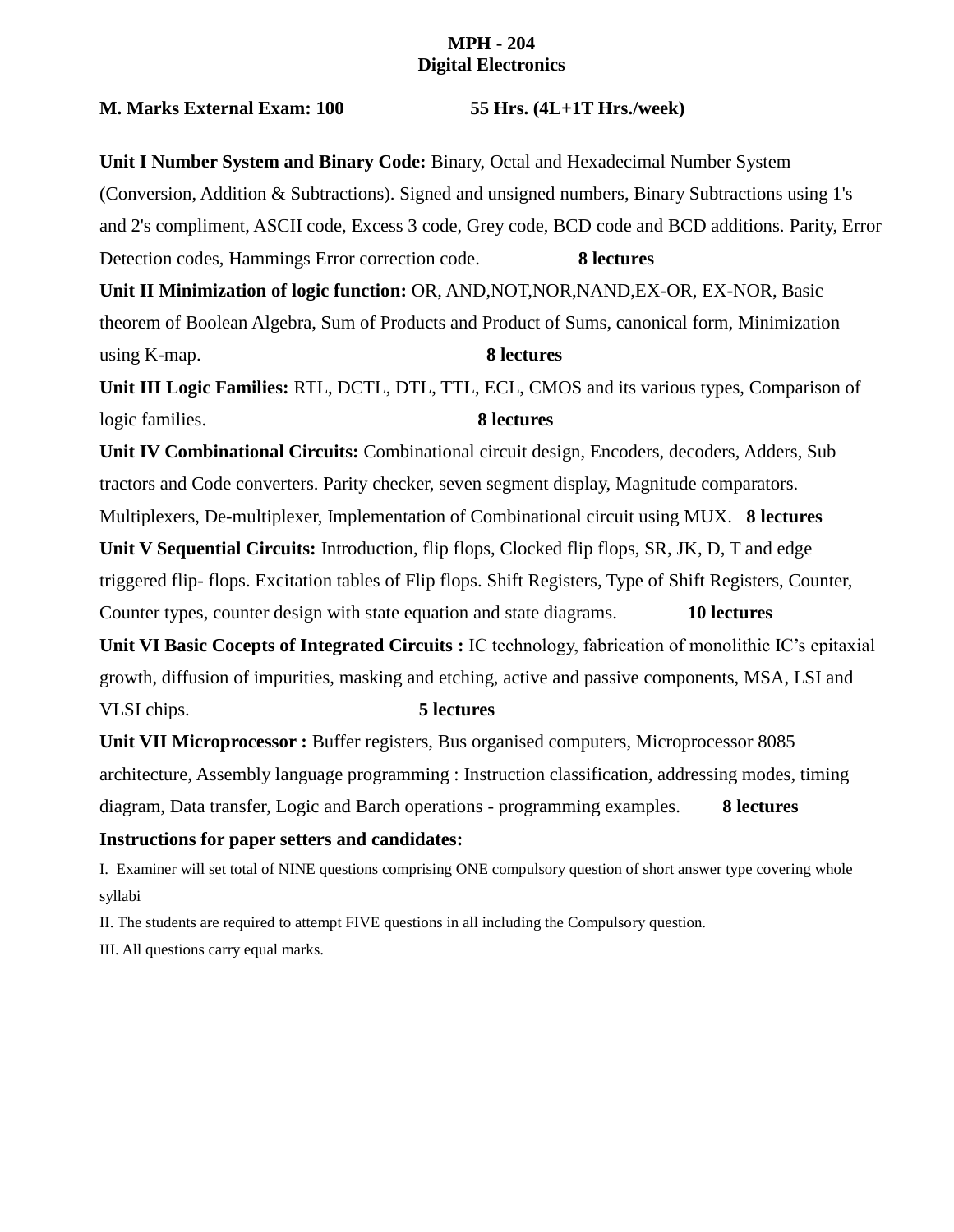## **Physics Lab - II**

## **Course Code : MPH-205 Max. Marks: 100 Max. Marks: 100**

**Objectives**: The aim and objective of the courses on Physics Laboratory II is to expose the students of M.Sc. to the experimental techniques in digital electronics, condensed matter physics and spectroscopy, so that they can co-relate the theoretical concepts with the experimental ones and develop confidence to handle sophisticated equipments wherever necessary.

**Note : Students are expected to perform at least 10 experiments in one semester.**

1. To study the use of digital to analog and analog to digital converter.

2. To study logic gates and flip flop (JK, RS and D) circuits using on a bread-board. 14. 8085 microprocessor kit –

familiarization and introductory programming.

3. Study of Logic Gates: Truth-table verification of OR, AND, NOT, XOR, NAND and NOR gates;

4. Realization of OR, AND, NOT and XOR functions using universal gates.

5. Realization Half Adder / Full Adder using Logic gates.

6. Realization Half Subtractor / Full Subtractor using Logic gates

7. Design 4-Bit Binary-to-Gray & Gray-to-Binary Code Converter.

8. Design 4-Bit magnitude comparator using logic gates.Multiplexer: Truth-table verification and realization of Half adder and Full adder using MUX.

9. Demultiplexer: Truth-table verification and realization of Half subtractor and Full subtractor using DEMUX.

10. Flip Flops: Truth-table verification of RS, JK , D, JK Master Slave Flip Flops.12

11. Design MOD-7 Synchronous up-counter using JK/RS/D Flip Flops.

12. Shift Register: Study of shift right, SIPO, SISO, PIPO, PISO & Shift left operations using IC7495 chip.

13. The Hall coefficient for given semiconductor and study its temperature dependence. 14. To study the FM and PM

transition in Ni through electrical resistivity measurements.

15. To trace hysteresis loop and calculate retentivity, coercivity and saturation magnetization.

16. Detrmination of crystal structure and lattice parameters using X-ray diffraction technique.

- 18. To determine the magnetic susceptibility of a material using Quink's method.
- 19. To find the wavelength of monochromatic light using Febry Perot interferometer.
- 20. To find the wavelength of sodium light using Michelson interferometer.
- 22. To find the grating element of the given grating using He-Ne laser light.
- 24. To verify the existance of Bohr's energy levels with Frank-Hertz experiment.
- 25. To determine the charge to mass ratio (e/m) of an electron with normal Zeeman Effect.
- 26. To determine the g-factor using ESR spectrometer.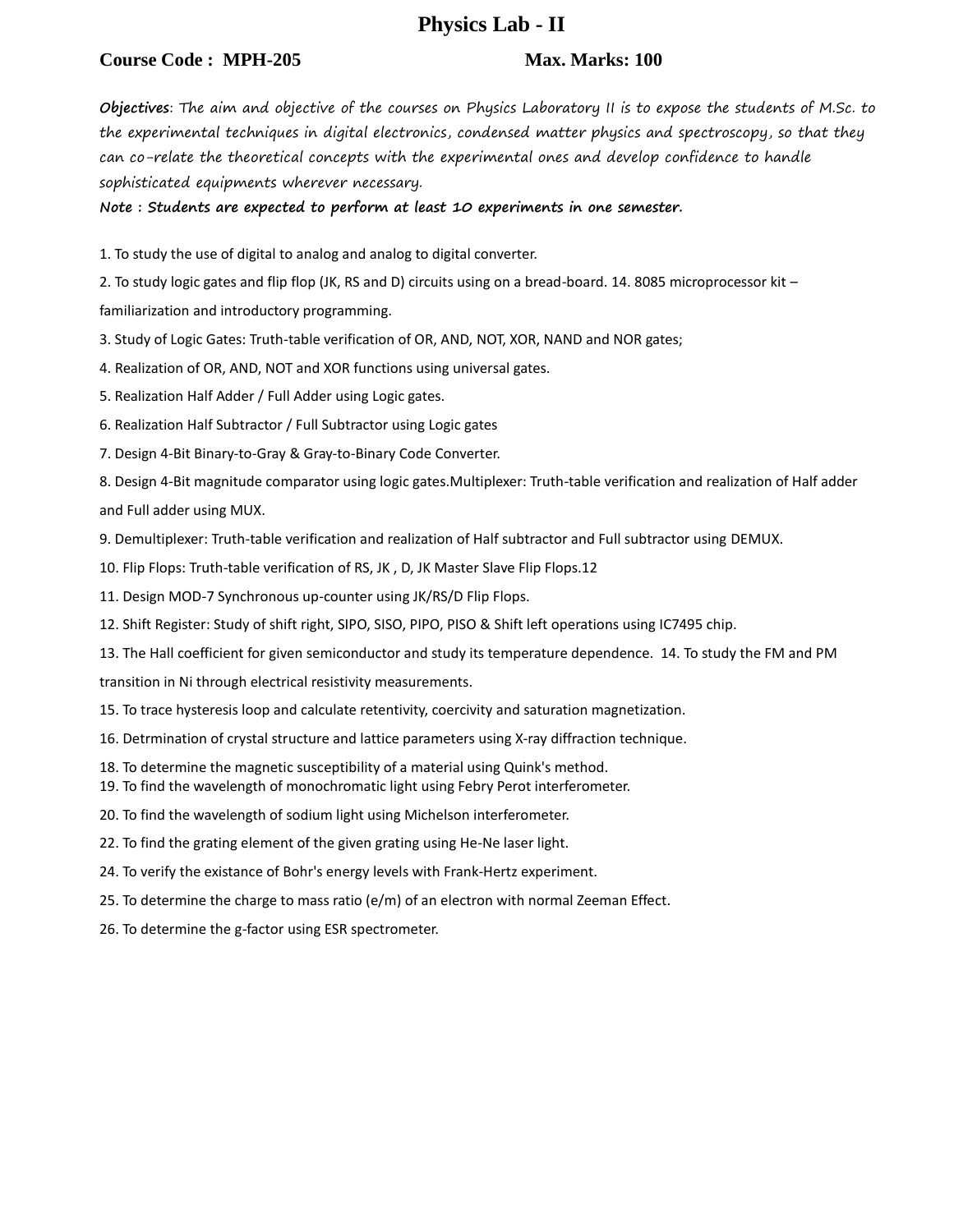# **Paper MPH-206**

**Computational Numerical Analysis** Marks External Exam: 100 66 Hrs. (2L+4P Hrs./week)

## 1. **Numerical Algebraic and Transcendental Equations**:

Methods for determination of zeroes of linear and nonlinear algebraic and transcendental equations, Convergence of solutions, Solution of simultaneous linear equations, Evaluation of numerical determinants, Gaussian elimination and pivoting, Matrix inversion, Iterative methods.

## **5 lectures**

## **2. Interpolation and Approximation**

Introduction to interpolation, Lagrange approximation, Newton polynomials, Curve fitting by least squares, Polynomial least squares and cubic splines fitting. **4 lectures**

## **3. Numerical Differentiation and Integration**

Numerical differentiation, Quadrature, Simpson's rule, Gauss's quadrature formula,Newton – Cotes formula. 4**lectures**

## **4. Random Variables and Monte Carlo Methods**

Random numbers, Pseudo-random numbers, random number generators, Monte Carlo integration: Area of circle, Moment of inertia, Monte Carlo Simulations: Buffen's needle experiment, Random walk, Importance sampling. **5 lectures** 

## **5. Differential Equations**

Euler's method, Runge Kutta methods, Predictor-corrector methods, Finite difference method, Finite difference equations for partial differential equations and their solution

## **4 lectures**

**6. Laboratory Assignments** (Do any Eight from the list below)

1. To find mean, standard deviation and frequency distribution of an actual data set from any physics experiment.

2. To solve Kepler equation by Newton-Raphson method,

3. Van der Wall gas equation for volume of a real gas by the method of

successive approximation.

4. Interpolate a real data set from an experiment using the Lagrange's method.

5. Newton's method of forward differences and cubic splines.

6. Fit the Einstein's photoelectric equation to a realistic data set and hence calculate Plank's constant.

7. Estimate the value of  $\pi$  by rectangular method,

8. Find the area of a unit circle by Monte Carlo integration.

9. To simulate Buffen's needle experiment.

10. To simulate the random walk.

11. To study the motion of an artificial satellite by solving the Newton's equation for its orbit using Euler method.

12. Study the growth and decay of current in RL circuit containing (a) DC source and (b) AC using Runge Kutta method. Draw graphs between current and time in each case.

13. Study the motion of two coupled harmonic oscillators. Compare the numerical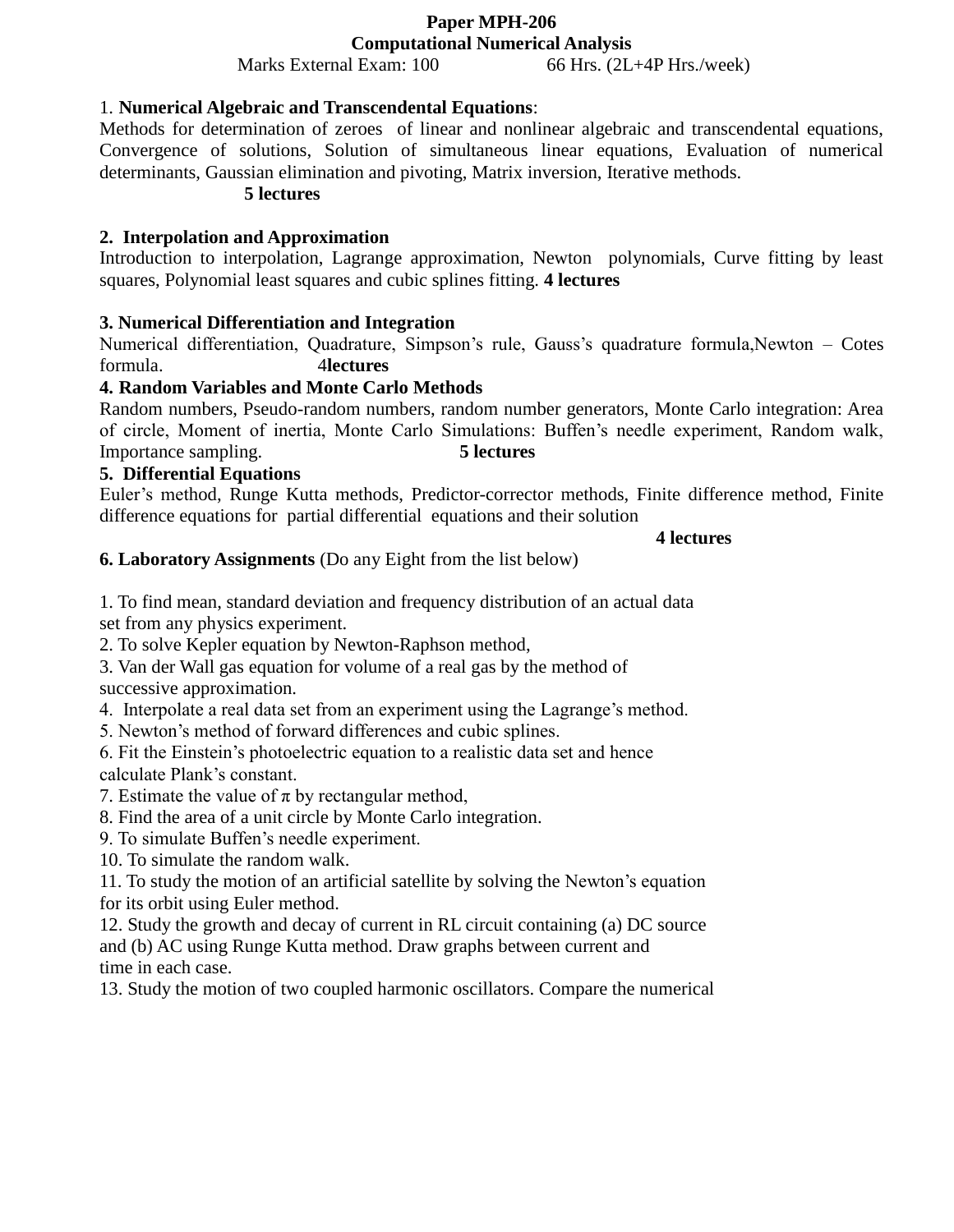## **Quantum Mechanics II Subject Code: MPH-301**

## **Maximum External Marks:100 55Hrs (4L+1T/week)**

## 1. **Perturbation Theory** Time-

independent perturbation theory, First order perturbations, Second order perturbations: anharmonic oscillator, Degenerate perturbation theory: spin-orbit coupling, the time dependent Schrodinger equatio, Resonant transition between two energy states, Time dependent perturbation theory, Transition rates and Fermi golden rule

## **2. Relativistic Quantum Mechanics**

Basic notions of relativity and the Lorentz transformations, Klein Gordon equation, Lorentz transformation of spinors and the Dirac equation, The Dirac equation in the presence of an electromagnetic field and the magnetic moment

## 3. **Elements of Scattering Theory**

Elastic scattering : elementary considerations on quantum theory of scattering in a given potential method of partial waves, the optical theorem, Born approximation, Low energy scattering and bound states, Scattering in a Coulomb field, scattering of identical particles and scattering of particles with spin, A brief overview of time dependent formulation of scattering. Inelastic collisions and the S matrix : a brief overview

## **4. Systems of Identical Particles** Classical vs.

quantum descriptions, Brief introduction to identical particles in quantum mechanics, Permutation operators and manybody wavefunctions, Application to 2 -electron systems, Pauli

exclusionprinciple, Bose Einstein and Fermi Dirac Statistics.

## Recommended Books :

- 1. Modern Quantum Mechnics: J.J. Sakurai-Pearson Educaton Pvt. Ltd., New Delhi, 2002.
- 2. Quantum Mechanics: L I Schiff-Tokyo Mc Graw Hill, 1968.
- 3. Feynmann lectures in Physics Vol. III-Addison Wesly, 1975.
- 4. Quantum Mechanics: Powel and Craseman-Narosa Pub. New Delhi, 1961.
- 5. Quantum Mechanics: Merzbacher-JohnWiley & Sons, New York, 197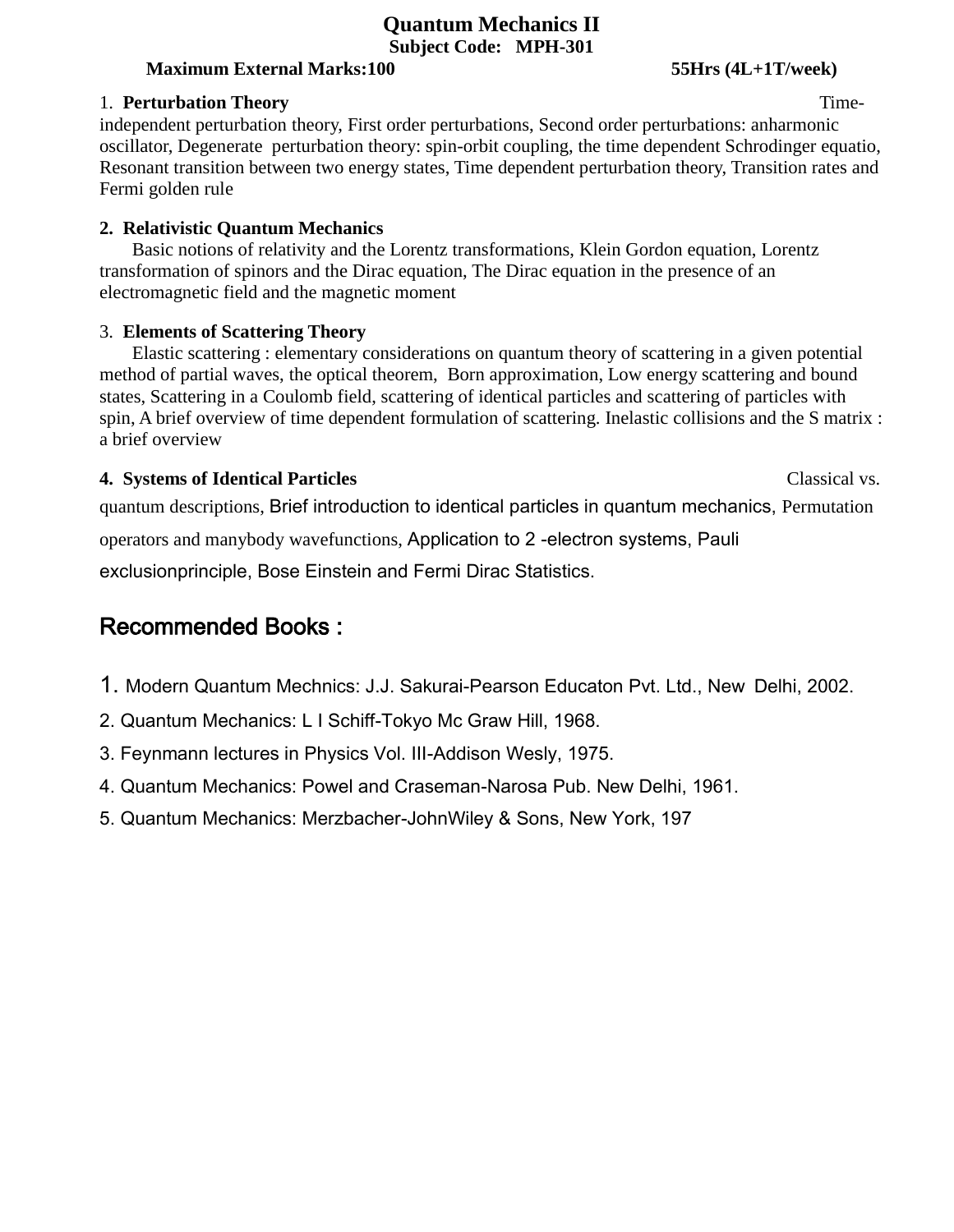## **MPH-302**

## **Condensed Matter Physics-II**

## **Max. Marks External Exam: 100 55 Hrs. (4L+1T Hrs. /week)**

## **1. Defects and Diffusion in Solids:**

Point defects: Impurities, Vacancies- Schottky and Frankel vacancies, Color centers, F-centres, Line defects (dislocations), Edge and screw dislocations, Berger Vector, Slip, Planar (stacking) Faults, Grain boundaries, Low angle grain boundaries, the Hydration energy of ions, Activation energy for formation of defects in ionic crystals, Diffusion in solids, Classification of diffusion process, Ficks law, Factor affecting diffusion and applications, Kirkendal law interpretation of diffusion in alkali halides. **15 lectures**

## **2. Dielectric Properties of Solids**

Dielectrics and Ferroelectrics: Macroscopic field, The local field, Lorentz field. The Claussius-Mossotti relations, different contribution to polarization: dipolar, electronic and ionic polarisabilities, General properties of ferroelectric materials. The dipole theory of ferroelectricity, objection against dipole theory, thermodynamics of ferroelectric transitions. **15 lectures**

## **3. Plasmas, Polaritons and Optical Properties:**

Dielectric function of the electrons gas, plasma optics, transverse and longitudinal modes in plasma, Electrostatic screening, polaritons and LST relations, Electron- phonon interaction, polarons, excitons, optical properties of metals and insulators, Kramer-Kroning relation. Liquid Crystals: Introduction, types, physical properties and applications. **15 lectures** 

## **4. Photoconductivity and Luminescene**

Photoconductivity, influence of traps, excitation and emission, Efficiency of a phosphor, Decay mechanisms, Thermoluminescence and glow curves, Thallium- activated alkali halides, The sulphide phosphors, Electroluminescence. **10 lectures**

### **Instructions for paper setters and candidates:**

*I. Examiner will set total of NINE questions comprising ONE compulsory question of short answer type covering whole syllabi.* 

*II. The students are required to attempt FIVE questions in all including the Compulsory question.* 

*III. All questions carry equal marks.* 

### **Recommended Books:**

- *1. C. Kittel, Introduction to Solid State Physics.*
- *2. N.W. Ashcroft and N.D. Mermin, Solid State Physics.*
- *3. J.M. Ziman, Principles of the Theory of Solids.*
- *4. A.J. Dekker, Solid State Physics.*
- *5. G. Burns, Solid State Physics.*
- *6. M.P. Marder, Condensed Matter Physics.*
- *7. B. D. Cullity, Elements of X-Ray Diffraction*
- *8. L V Azaroff, Introduction to Solids*
- *9. R.L. Singhal, Solid State Physics,*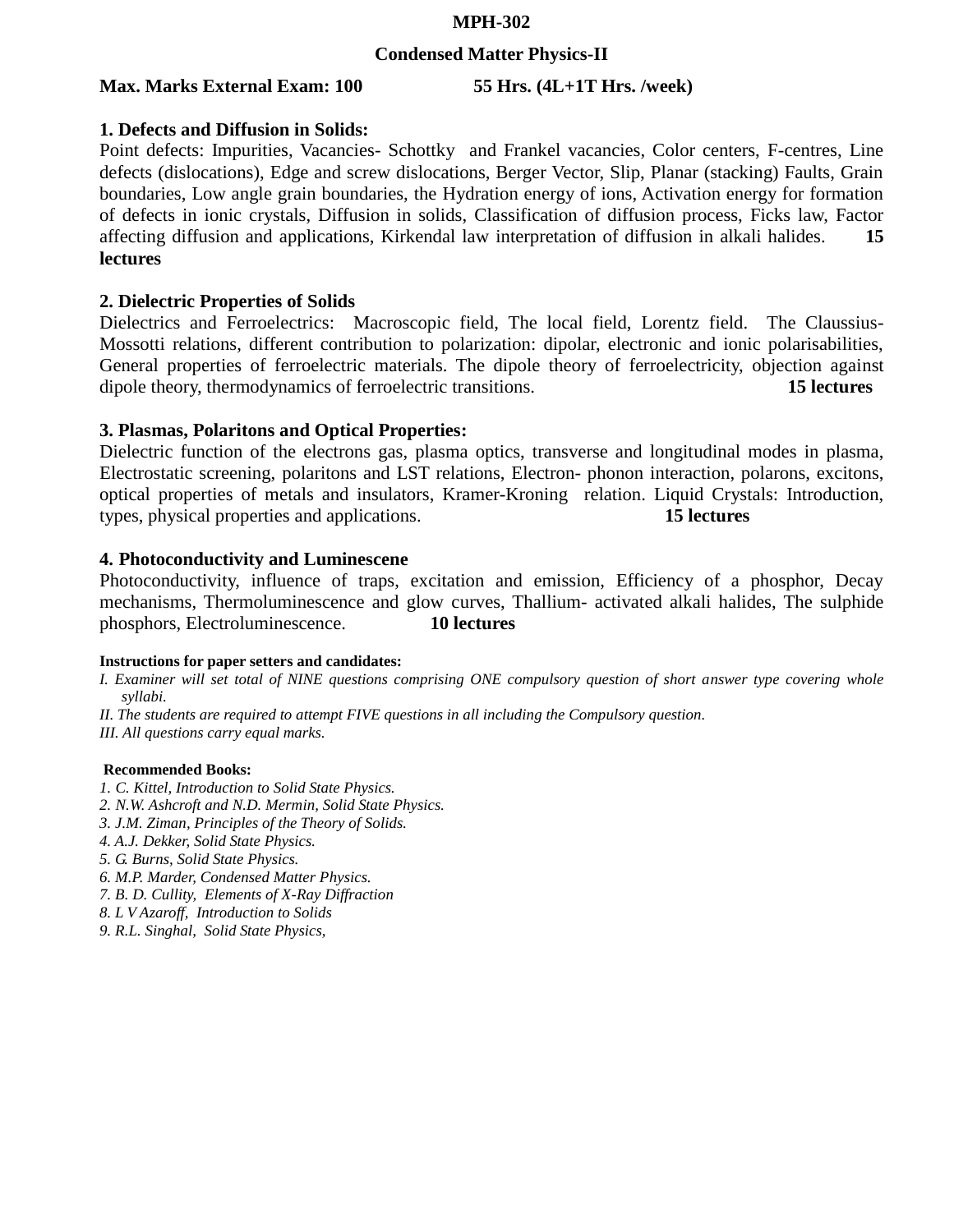## **Paper MPH-303 NUCLEAR & PARTICLE PHYSICS**

## **M. Marks External Exam: 100 55 Hrs.(4L+1T Hrs./week)**

## **I. Properties of Atomic Nucleus**

Theories of nuclear composition (proton-electron, proton-neutron), Binding Energy, Semi-empirical Mass Formula for nuclear stability, Quantum numbers of nucleons, Quantum properties of nuclear states, nuclear angular momentum, Nuclear Magnetic dipole moment, Electric quadrupole moment, potential well, quantum statistics

### **Lectures 10**

## **II. Nuclear Interactions**

 Nuclear Forces: Two nuclear system, deuteron problem, proton-proton and proton-neutron scattering experiments at low energy, meson theory of nuclear forces, e.g. Bartlett, Heisenberg, Majorans forces and potentials, exchanges forces and tensor forces, effective range theory-spin dependence of nuclear forces-Charge independence and charge symmetry of nuclear forces-Isospin formalisim- Yukawa interaction.

## **Lectures 15**

**Lectures 15**

**Lectures 10**

## **III Nuclear Models**

Liquid drop model, Bohr-Wheeler theory of fission, Experimental evidence for shell effects, Shell Model, Spin-Orbit coupling, Magic-Applications of Shell model like Angular momenta and parities of nuclear ground states, Quantitative discussion and estimates of transition rates-magnetic moments and Schmidt lines, Collective model, Nuclear vibrations spectra and rotational spectra, applications,

## **IV Nuclear Reactions**

Direct and compound nuclear reaction mechanisms, cross sections in terms of partial wave amplitudes, Compound nucleus, scattering matrix, Reciprocity theorem, Breit Winger one level formula, Resonance scattering.

## **V Elementary Particle Physics**

Types of interaction between elementary particles- Hadrons and Leptons- Symmetry and conservative laws- Elementary ideas of CP and CPT invariance—Classification of Hadrons—Gell-Mann- Okubo mass formula for octet and decuplet hadrons—Charm, bottom and top quarks.

## **Instructions for paper setters and candidates:**

I. Examiner will set total of NINE questions comprising ONE compulsory question of short answer type covering whole syllabi.

II. The students are required to attempt FIVE questions in all including the Compulsory question.

III. All questions carry equal marks.

## **BOOKS**

1. Roy R.R. & Nigam B.P., Nuclear Physics, New Age International Ltd (2001).

- 2. Preston M. A. and Bhaduri R. K., Structure of Nucleus Addision-Welsey (2000).
- 3. Pal, M.K., Theory of Nuclear Structure, East-West Press Delhi (1983).
- 4. Kaplan Irving Nuclear Physics, Narosa Publishing House (2000).
- 5. Tayal D. C., Nuclear Physics, Himalaya Publication home (2007)
- 6. Perkins D.H., Introduction to High Energy Physics, Cambridge University Press (2000).
- 7. Hughes I.S., Elementary Particles, Cambridge University Press (1991).
- 8. Close F.E., Introduction to Quarks and Partons, Academic Press (1979).
- 9. Segre E., Nuclei and Particles, Benjamin-Cummings Pub. Co. (1997).
- 10. Khanna M.P., Introduction to Particle Physics, Prentice Hall of India Pvt. Ltd (2004).

## **Lectures 5**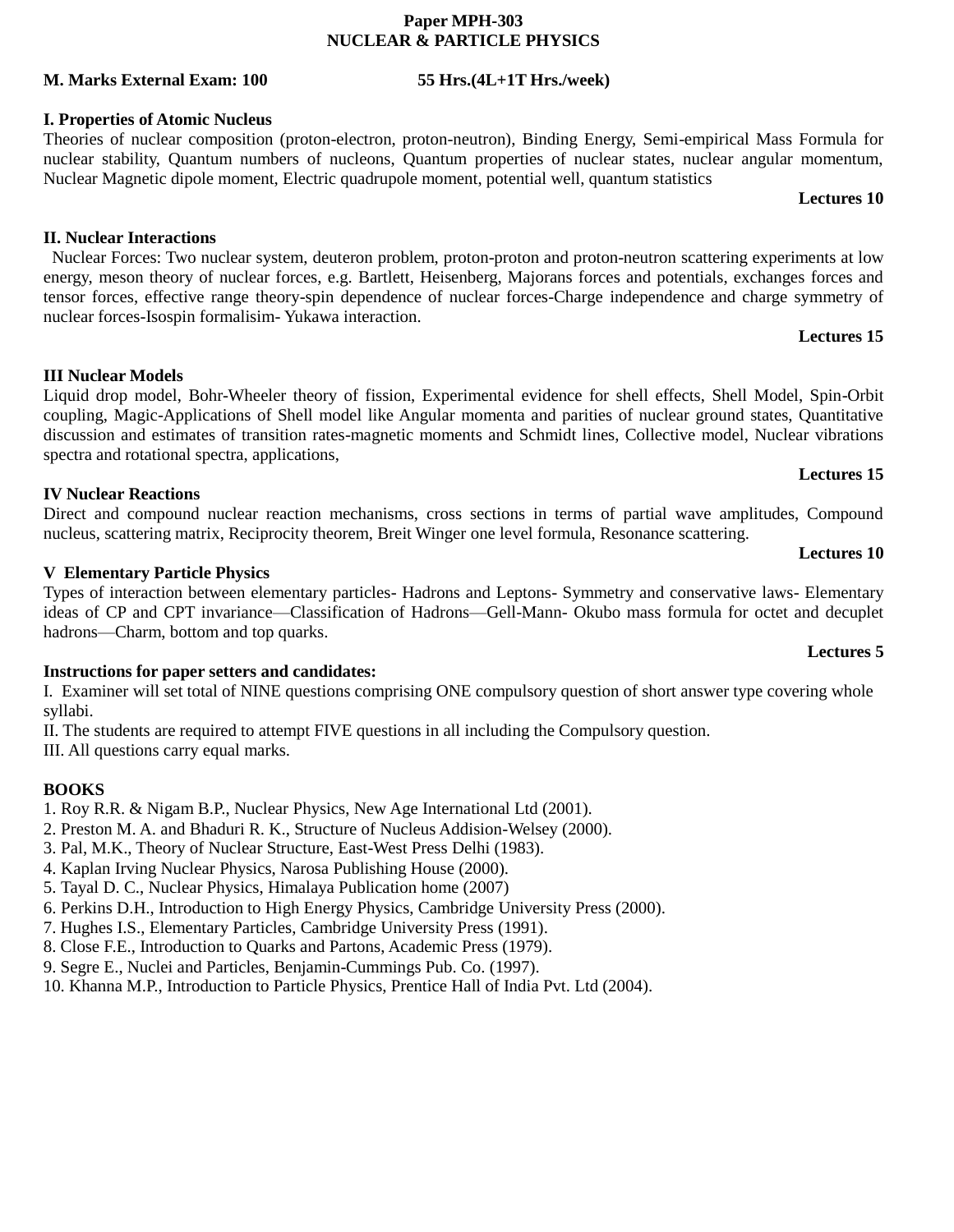# **MPH-304 Classical Electrodynamics**

## **M. Marks External Exam: 100 55 Hrs. (4L+1T Hrs./week)**

**1. Boundary Value Problems:** Uniqueness Theorem, Dirichlet or Neumann Boundary conditions, Green's Theorem, Formal solution of Electrostatic & Magnetostatic Boundary value problem, Method of images with examples. **11 lectures**

**2. Time Varying Fields and Maxwell Equations:** Faraday's Law of induction, Displacement current, Maxwell equations, scalar and vector potentials, Gauge transformation, Lorentz and Coulomb gauges, General Expression for the electromagnetic fields energy, Poynting's Theorem. **10 lectures**

**3. Electromagnetic Waves:** Wave equation, Plane waves in free space and isotropic dielectrics, Polarization, Energy transmitted by a plane wave, Waves in conducting media, Skin depth. Reflection and Refraction of electromagnetic waves at plane surface between dielectrics, Fresnel's amplitude relations. Reflection and transmission coefficients, Polarization by reflection and total internal reflection. **14 lectures**

**4. Wave Guides:** Field at the surface of and within the conductor, Wave guides, TE, TM and TEM waves, Energy flow and attenuation in wave guides, Cavity resonators, Power loss in cavity and quality factor. **10 lectures**

**5. Radiation Systems: F**ields of radiation of a localized oscillating source, Electric & Magnetic dipole fields and electric quadrupole fields, Centre fed linear antenna, Introduction to radiation damping and radiation reaction. **10 lectures**

### **Instructions for paper setters and candidates:**

*I. Examiner will set total of NINE questions comprising ONE compulsory question of short answer type covering whole syllabi.* 

*II. The students are required to attempt FIVE questions in all including the Compulsory question. III. All questions carry equal marks.* 

## **Recommended Books:**

- Jordan E. C. and Balmain K. G., Electromagnetic Wave and radiating systems, Prentice Hall India Ltd. (1997).
- Griffiths D.J., Introduction to Electrodynamics, Prentice Hall (1998).
- Jackson J.D., Classical Electrodynamics, Wiley Eastern (1999)
- Puri S.P., Classical Electrodynamics, Tata McGraw Hill (1999).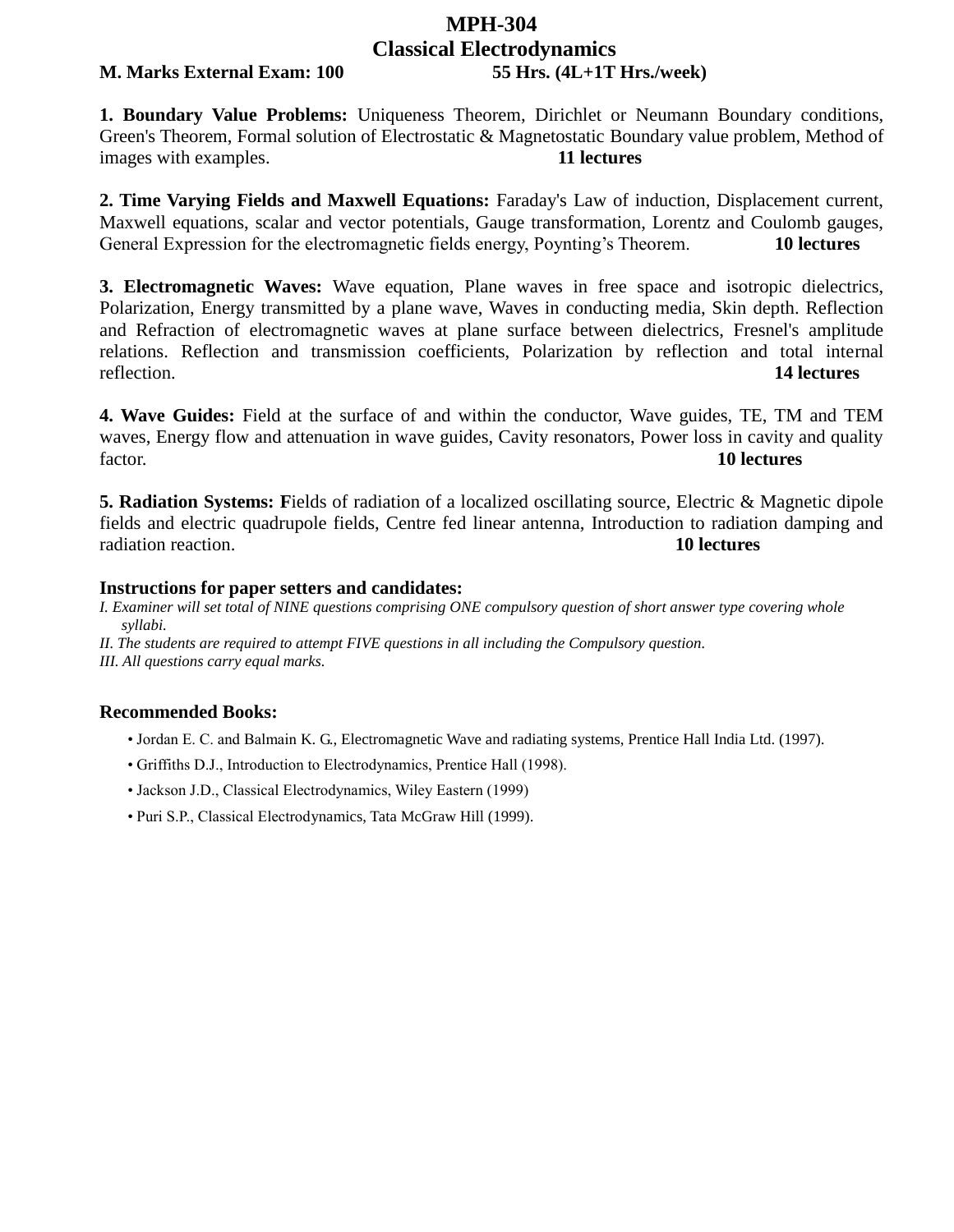## **PHYSICS LAB - III**

## **Course Code : MPH-305 Max. Marks: 100**

**Objectives**: The aim and objective of the courses on Physics Laboratory II is to expose the students of M.Sc. to the experimental techniques in condensed matter physics and nuclear physics, so that they can co-relate the theoretical concepts with the experimental ones and develop confidence to handle sophisticated equipments wherever necessary.

**Note : Students are expected to perform at least 10 experiments in one semester.**

1. To study the series and parallel characteristics of a photovoltaic cell.

2. To study the spectral characteristics of a photovoltaic cell.

3. Verification of Curie-Wiess law by studying temperature dependence of electrical susceptibility of a ferroelectric material.

4. Study of Thermoluminescence of f-centres in Alkali Halide Crystals.

5. To determine crystal structure of different material using x-ray diffraction.

6. To measure dielectric constant of Barium titanate as function of temperature and frequency and hence study its transition.

7. To measure heat capacity of solid at high and low temperatures.

8. To determine the dead time of given G. M Counter.

9. To study the statistical fluctuations of background counts in a G. M. Counter.

10. To determine the absorption coefficient of Pb and Fe for gamma rays using G. M.

Counter.

11. To determine the energy of a pure beta-emitter using G.M. Counter and Al absorbers.

12. To study the energy resolution of Cs137.

13. To identify the unknown gamma source using energy calibration.

14. To study time regulation of gamma – ray coincidence set-up

15. To study anisotropy of gamma-ray for 60Co using coincidence set-up

16. To study energy resolution and calibration of a gamma-ray spectrometer using multichannel analyzer.

17. To study time resolution and calibration of a coincidence set-up using a multi-channel analyzer.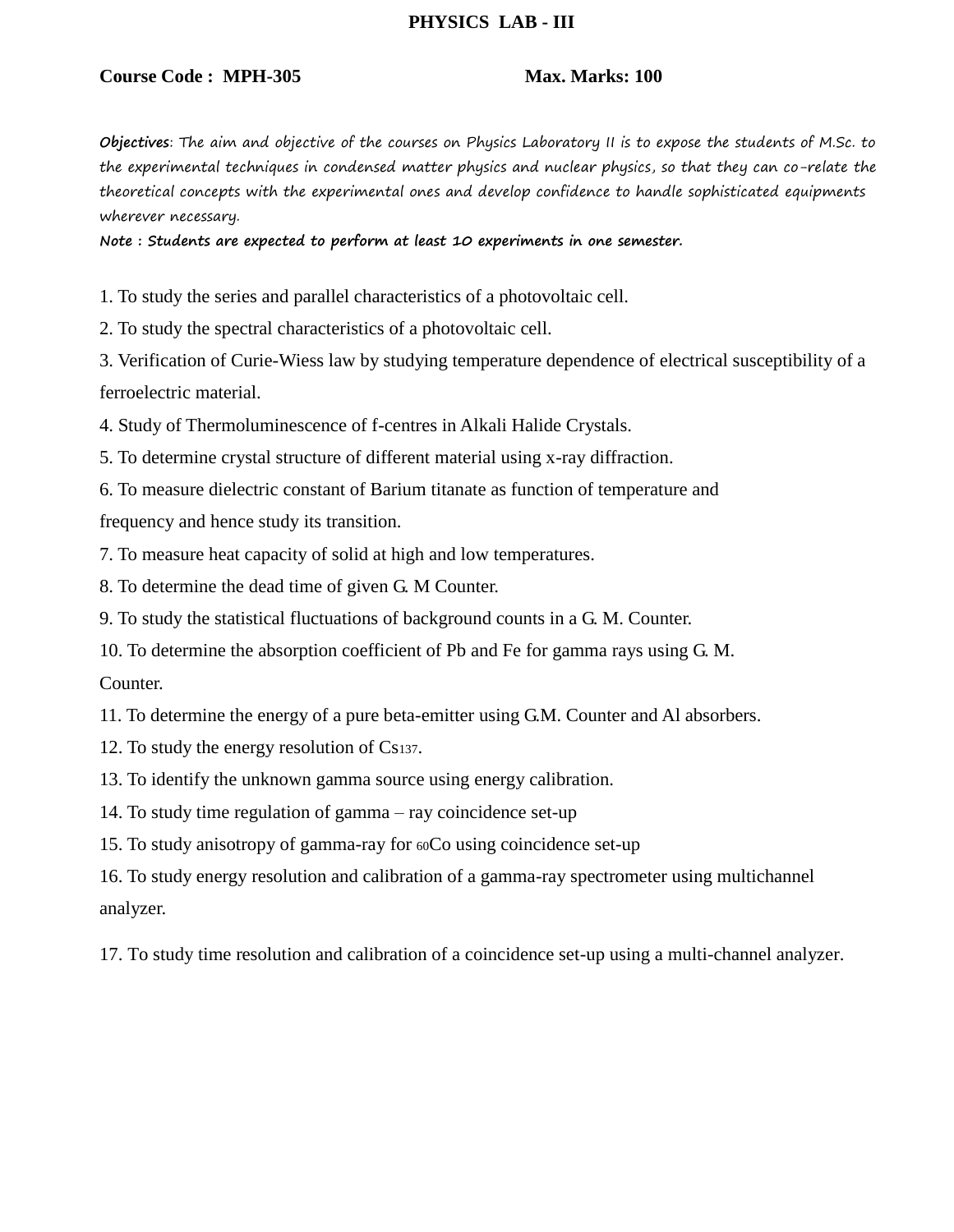## **MPH-401 Physics Of Nano Materials**

## **M. Marks External Exam: 100 55 Hrs. (4L+1T Hrs./week)**

**Introductory Aspects:** Free electron theory and its features, Idea of band structure - metals, insulators and semiconductors. Density of state in bands and its variation with energy, Effect of crystal size on density of states and band gap. Examples of nanomaterials. **11 lectures** 

**Quantum Dots:** Electron confinement in infinitely deep square well, Confinement in one and twodimensional wells, Idea of quantum well structure, quantum dots – single and interacting quantum dots, self organized quantum dots. **11 lectures**

**Preparation of Nanomaterials:** Bottom up: Cluster beam evaporation, Ion beam deposition, Chemical bath deposition; Top down: Ball Milling, Lithography. **11 lectures**

**Some Nanomaterials:** Properties and applications of Carbon nanotubes and nano fibres, Nanosized metal particles, Nanostructured polymers, Nano structured films and Nano structured semiconductors.

## **11 lectures**

**General Characterization Techniques:** Determination of particle size, study of texture and microstructure, Increase in x-ray diffraction peaks of nanoparticles, Raman and FTIR spectroscopy of nanomaterials. **11 lectures**

## **Instructions for paper setters and candidates:**

*I. Examiner will set total of NINE questions comprising ONE compulsory question of short answer type covering whole syllabi.* 

*II. The students are required to attempt FIVE questions in all including the Compulsory question. III. All questions carry equal marks.* 

## **Recommended Books:**

 Chow G-M & Gonsalves K.E., Nanotechnology - Molecularly Designed Materials, American Chemical Society.

- Jain K.P., Physics of Semiconductor Nanostructures, Narosa Publishing House (1997).
- Cao, G., Nanostructures and Nanomaterials: Synthesis, Properties and Applications, Emperial College Press (2004).